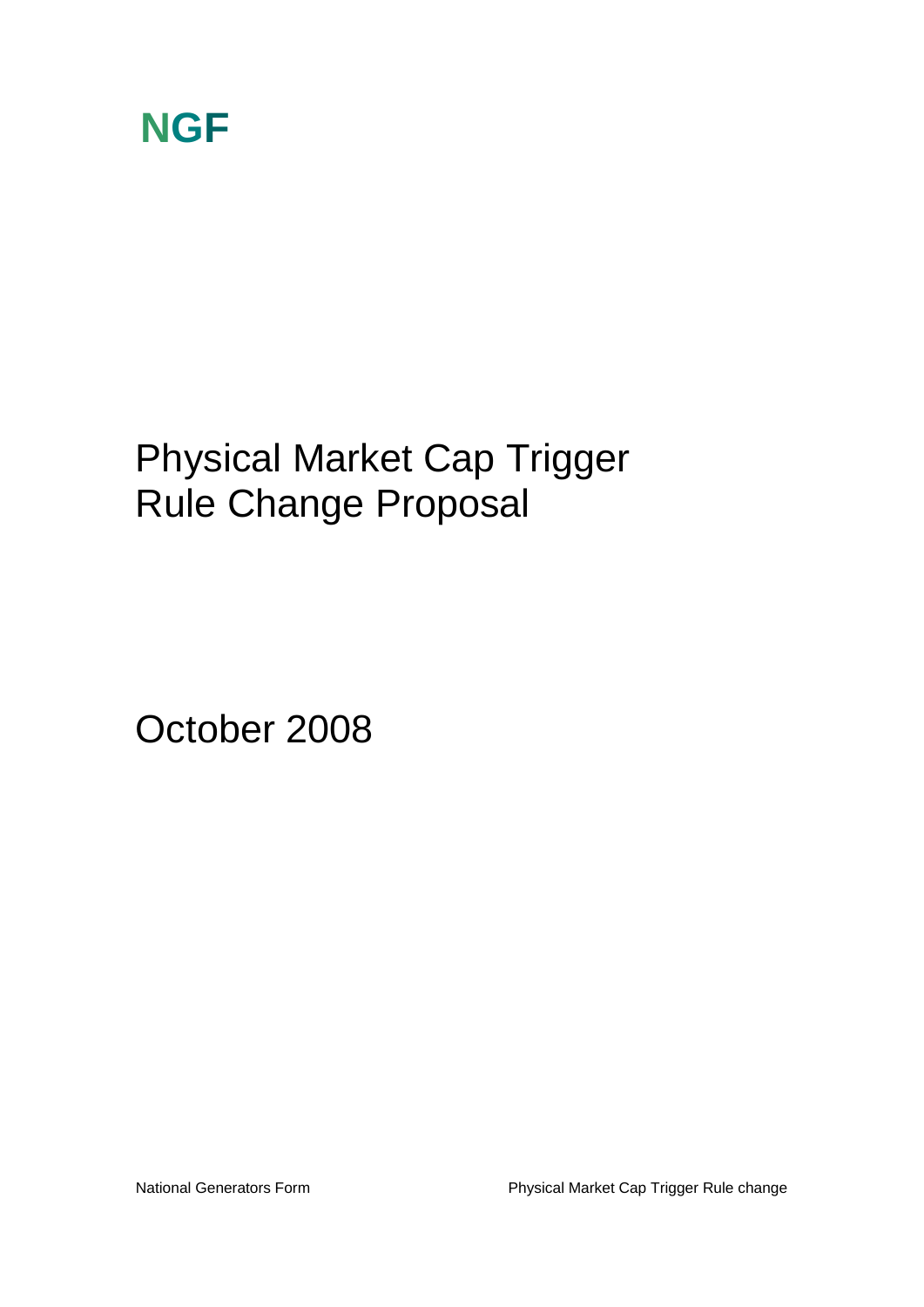

### **TABLE OF CONTENTS**

| 1.               |                                                              |  |
|------------------|--------------------------------------------------------------|--|
| 1.1.             |                                                              |  |
| 1.2.             |                                                              |  |
| 1.3.             |                                                              |  |
| 2.               |                                                              |  |
|                  |                                                              |  |
| 2.1.             |                                                              |  |
| 2.2.             |                                                              |  |
| 2.3.             |                                                              |  |
| 2.4.             |                                                              |  |
| 3.               |                                                              |  |
| 3.1.             |                                                              |  |
| 3.2.             |                                                              |  |
| 3.3.             |                                                              |  |
| 3.4.             |                                                              |  |
| 3.5.             |                                                              |  |
| 3.6.             |                                                              |  |
| 3.7.             |                                                              |  |
| 3.8.             |                                                              |  |
| 3.9.             |                                                              |  |
|                  | 3.10.                                                        |  |
| $\overline{4}$ . |                                                              |  |
| 4.1.             |                                                              |  |
| 4.2.             |                                                              |  |
| 4.3.             |                                                              |  |
| 4.4.             |                                                              |  |
|                  | HOW THE PROPOSED RULE WOULD CONTRIBUTE TO THE NATIONAL<br>5. |  |
|                  |                                                              |  |
| 5.1.             |                                                              |  |
| 5.2.             |                                                              |  |
| 5.3.             |                                                              |  |
| 5.4.             |                                                              |  |
| 5.5.             |                                                              |  |
| 6.               |                                                              |  |
| 6.1.             |                                                              |  |
| 6.2.             |                                                              |  |
| 6.3.             |                                                              |  |
| 6.4.             |                                                              |  |
| 6.5.             |                                                              |  |
| 6.6.             |                                                              |  |
|                  |                                                              |  |
| 7.               |                                                              |  |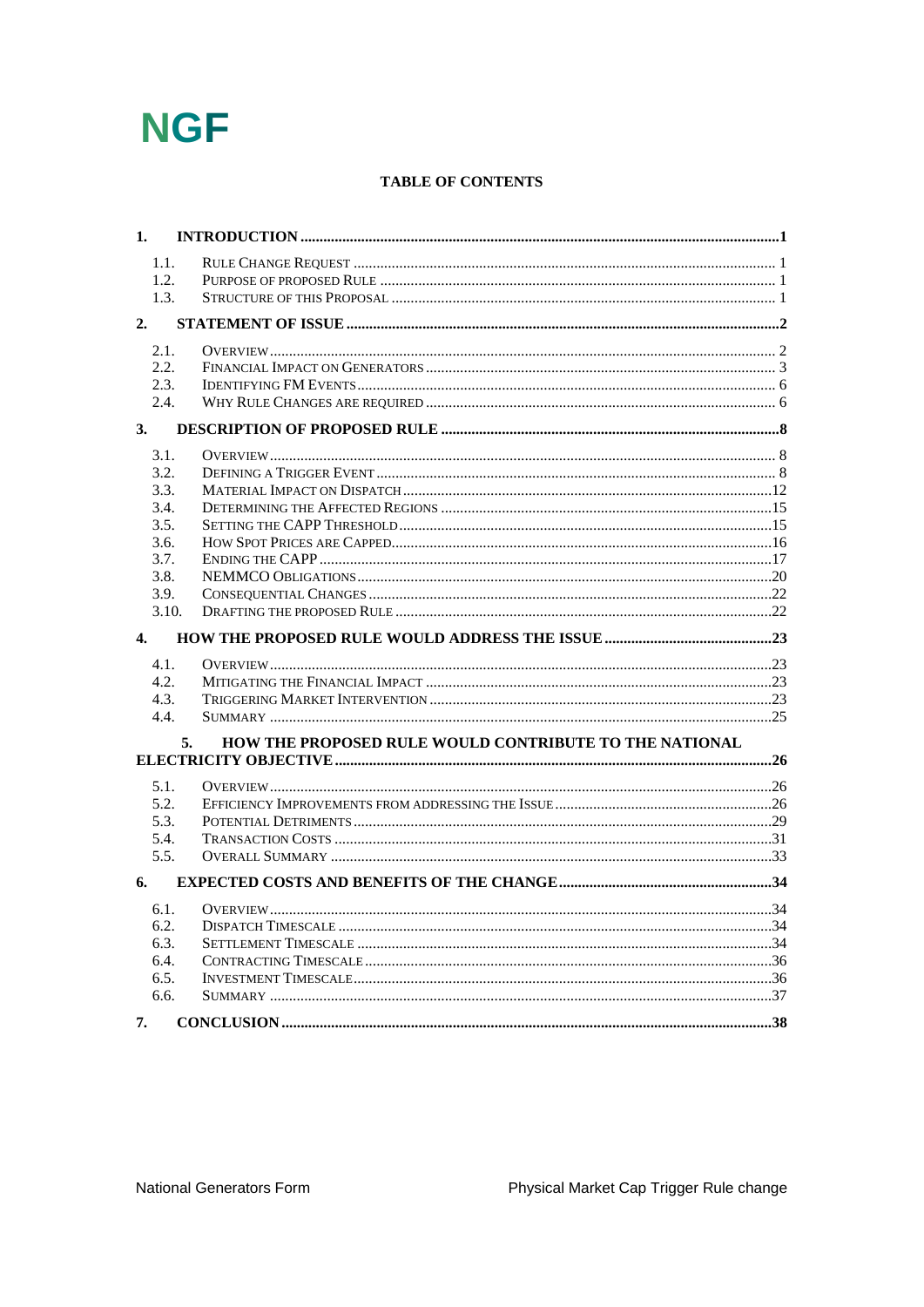### **1. Introduction**

### *1.1. Rule Change Request*

The National Generators Forum<sup>1</sup> requests the AEMC to make a Rule under Part 7 of the National Electricity Law (NEL). The address of the NGF is: Level 6, 60 Marcus Clarke St, GPO Box 1301, Canberra ACT 2601. The proposed Rule would establish a physical trigger for invoking price capping arrangements, complementing the existing financial trigger established in clause 3.14.1 and 3.14.2 ("Cumulative Price Threshold and Administered Price Cap") of the existing Rules.

### *1.2. Purpose of proposed Rule*

The proposed Rule has been designed to address an existing issue where generators – individually or collectively - may suffer substantial financial losses following an incident that causes major power system disruption. Whilst such incidents are uncommon, the direct and indirect costs associated with them are significant. Under the proposed Rule, the financial impacts would be substantially mitigated and the costs associated with them reduced.

### *1.3. Structure of this Proposal*

This Rule change proposal contains the elements required by AEMC in its guidelines<sup>2</sup>. Table 1 shows where these elements can be found in this document

| <b>Element</b>                                                                                                                                                            | <b>Section</b>  |
|---------------------------------------------------------------------------------------------------------------------------------------------------------------------------|-----------------|
| Proponent is expressly identified with full name and address.                                                                                                             | 1.1             |
| Evidence as to authority to lodge Rule change proposal                                                                                                                    | covering letter |
| Ensure that the subject matter of the Rule change proposal falls within the<br>matters on which the AEMC is permitted to make changes to the Rules                        | 2.4             |
| Description of the proposed Rule                                                                                                                                          | 3               |
| Statement of Issue identifying the nature and scope of each problem or<br>issue with the existing Rules                                                                   | 2               |
| Statement of Issue describing the proposed solution for each issue<br>identified                                                                                          | 4               |
| Analysis of how the proposed Rule (if made) will contribute or is likely<br>contribute to the achievement of the National Electricity Objective.                          | 5               |
| Explanation of the expected benefits and costs of the change and the<br>potential impacts on the change on those likely to be affected                                    | 6               |
| In relation to a request by an electricity market regulatory body that could<br>be fast tracked under section 96A of the NEL, a summary of the<br>consultation conducted. | n/a             |
| Attach a draft of the proposed Rule.                                                                                                                                      | attachment 1    |

Table 1: Structure of this Proposal

<sup>&</sup>lt;sup>1</sup> This Rule change is not supported by Snowy Hydro or Tasmania Hydro.

 $2$  Guidelines for proponents: Preparing a Rule change proposal, January 2008, Attachment 1.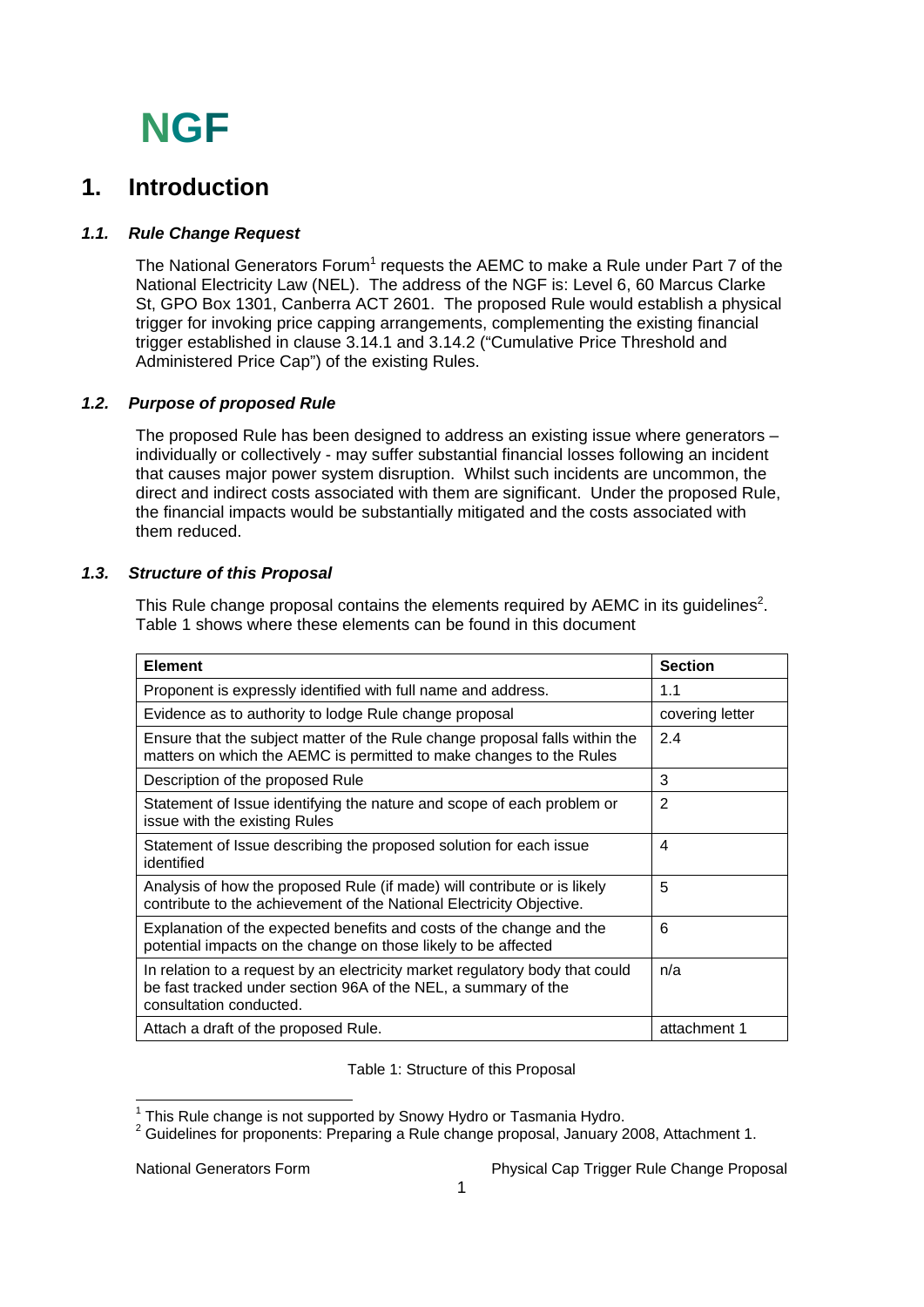### **2. Statement of Issue**

### *2.1. Overview*

Generators rely on a stable and secure power system to make sales, directly or indirectly, to retailers through the forward and spot wholesale markets. The power system is designed and operated to be robust against normal, or "credible" single contingency events and operates effectively for the vast majority of the time. Infrequently, a "non-credible contingency event"<sup>3</sup> or an unexpected, non-robust response to a credible contingency event, may lead to widespread power system disruption. Such non-credible contingency events (NCCEs) can have severe financial consequences for market participants in general and for generators in particular where generating plant is tripped off-line or constrained off due to disruption on the power system.

For market participants, these risks are largely unmanageable. It is common in other wholesale markets for such risks to be mitigated through Force Majeure (FM) arrangements, which provide that the financial consequences of certain specified "FM events" are shared between market participants (eg between buyer and seller) and not allowed to adversely affect individual players. However, implementing such arrangements in the NEM has proven problematic..

Indeed, the NEM design originally envisaged that the financial consequences of serious disruptive events would be ameliorated by FM provisions included in the Rules. However these foundered on the practical difficulties of defining FM events.

An alternative approach to risk mitigation was then introduced<sup>4</sup>: the "Cumulative Price Threshold" (CPT) arrangements, which are triggered by sustained high price outcomes in a rolling 7 day window, thus avoiding the need to specify or identify any specific cause for the disruption. The CPT arrangements, whilst effective for market disruptions, are unlikely to be triggered by power system disruptions. Indeed the CPT arrangements have been deliberately designed not to be triggered by transient market stress - and so will not mitigate the financial risks associated with severe, but transient, power system disruption.

In summary, the issue which the proposed Rule is intended to address relates to the unmanageable financial risks associated with occasional severe power system disruption and the need to establish risk-sharing arrangements to manage these risks. The remainder of this chapter elaborates on this issue.

- (1) three phase electrical faults on the *power system*; or
- (2) simultaneous disruptive events such as:
	- (i) multiple *generating unit* failures; or (ii) double circuit *transmission line* failure (such as may be caused by tower collapse).

 3 Rule 4.2.3(e) A "*non-credible contingency event*" is a *contingency event* other than a *credible contingency event*. Without limitation, examples of *non-credible contingency events* are likely to include:

<sup>4</sup> in December 1999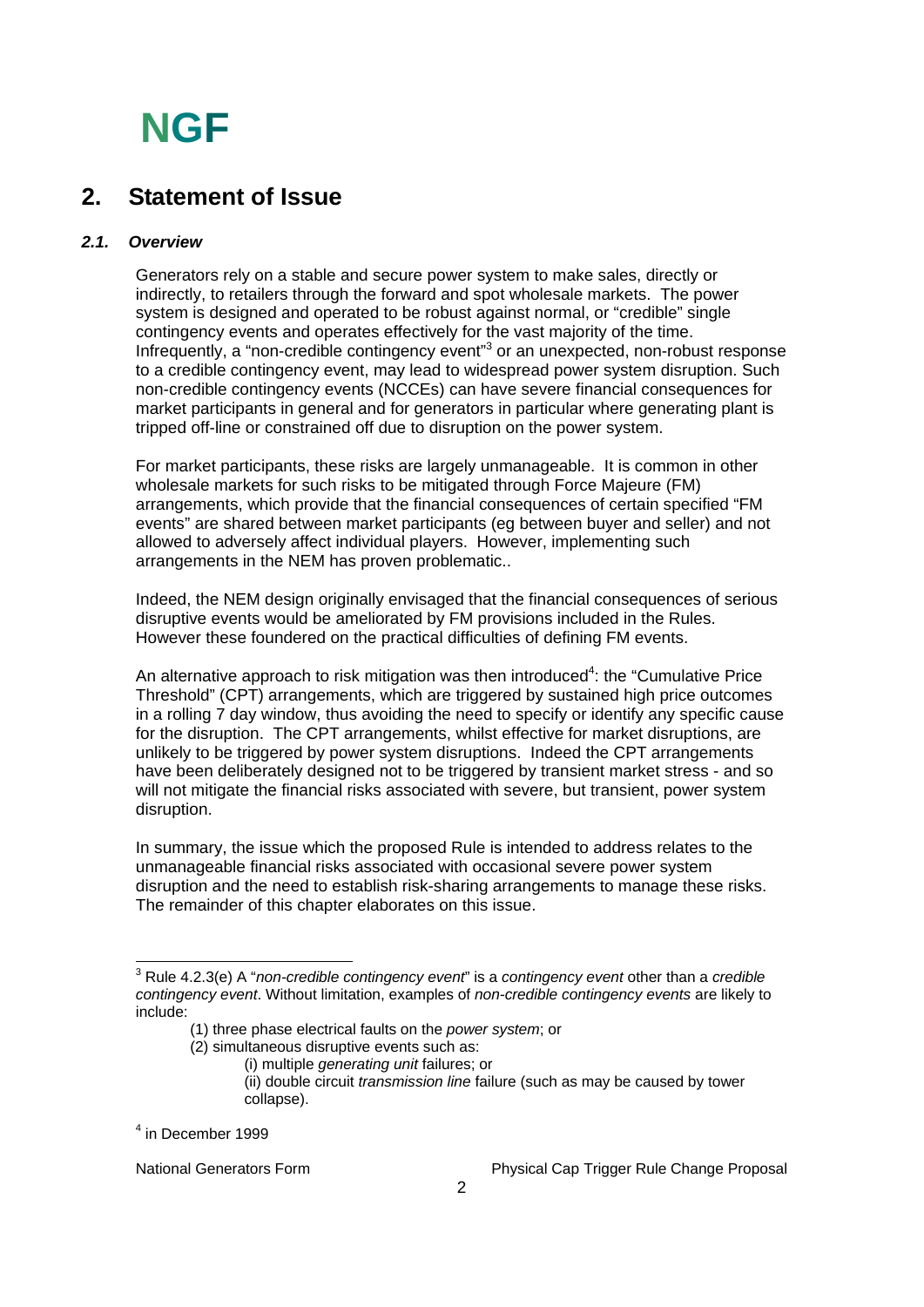#### *2.2. Financial Impact on Generators*

The proposition that serious contingency events will adversely impact generators may at first sight appear counterintuitive. Shouldn't market stress lead to higher prices which generators should then benefit from? Why are generators concerned with this issue?

The answer is that these events disrupt generator participation in the electricity forward market, the market which covers the vast majority of generator sales (and retailer purchases) and is fundamental to the provision of an efficient and reliable electricity supply.

The forward market involves the buying and selling of forward electricity contracts: commitments by generators to sell specified amounts of electricity to retailers at specified prices in future trading periods. Because all wholesale electricity is required to be delivered and settled through the spot market, forward commitments are made and enforced through financial derivatives against the spot price.

Using, for illustration, the case of a standard "swap" forward contract<sup>5</sup>, the net financial settlement for a generator is thus the total revenue from the NEM plus (or minus) the "difference payments" due under the swap contract: payments are made from swap buyer (ie retailer) to swap seller (ie generator) when the spot price is lower than the contract price and from seller to buyer when the spot price exceeds the contract price.

However, for ease of exposition, this proposal uses a *financial analogy* of generators selling into the spot market only the surplus dispatch that they have after meeting their forward sales and "buying" from the spot market where dispatch falls short of forward sales. For standard swaps, the financial analogy yields identical income to the actual settlement, as illustrated by the examples in the box below.

In example 1, a 300MW generator is "long" and so sells into the spot market in the financial analogy; in example 2, a partial outage leave this same generator "short" and so it buys from the spot market in the financial analogy.

<sup>&</sup>lt;u>Fand the metal conditions</u><br><sup>5</sup> A variety of other forms of derivatives exists, but standard swaps are probably the most commonly used and are the simplest to describe.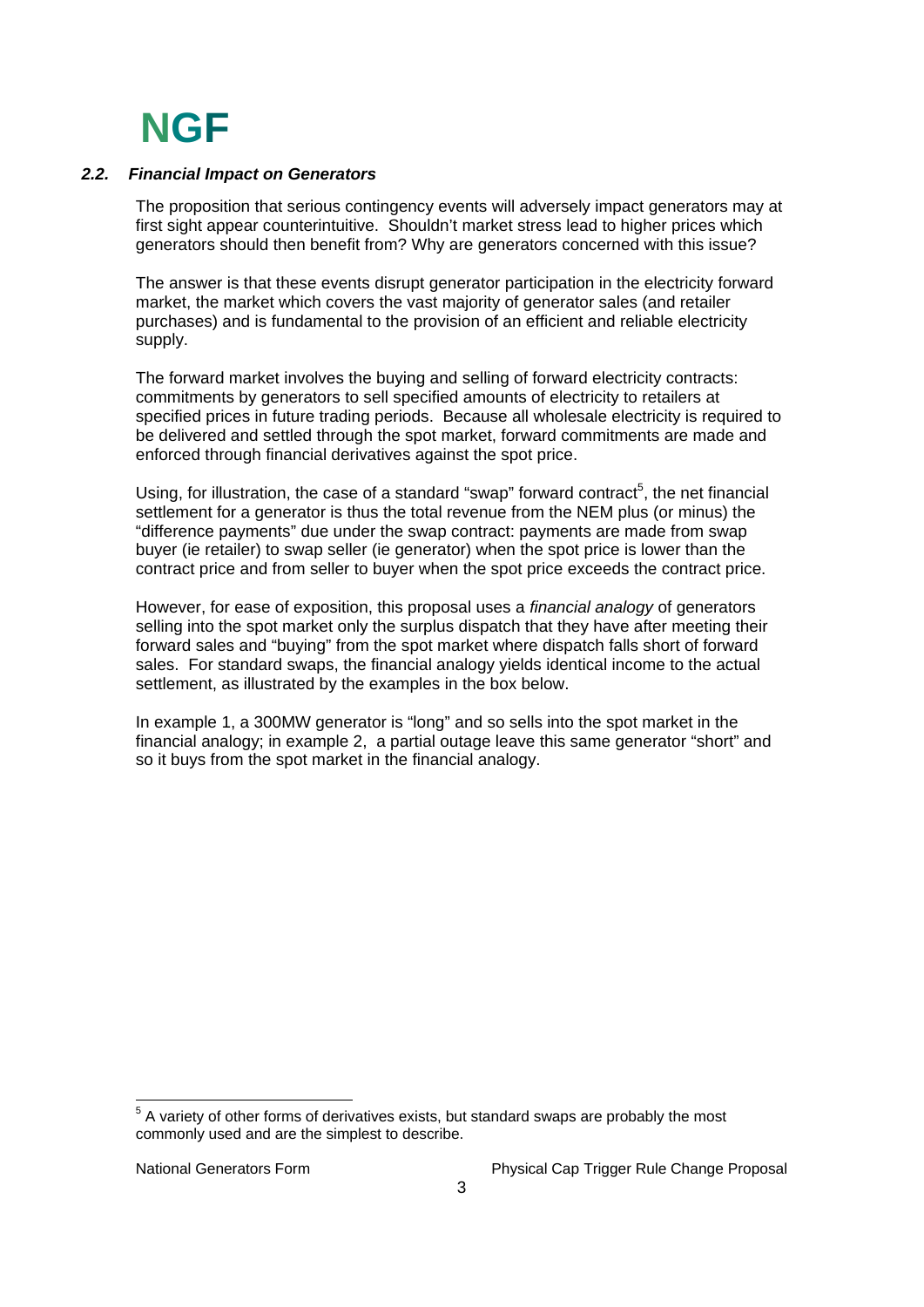| <b>Example 1: Financial Analogy for a "long" 300MW Generator</b><br>Assume that a generator has:                                                  |                                                                |                                            |  |  |
|---------------------------------------------------------------------------------------------------------------------------------------------------|----------------------------------------------------------------|--------------------------------------------|--|--|
| 200MW of sales in the forward market, with a forward price of \$30/MWh.<br>300MW of dispatch in the spot market, and the spot price is \$100/MWh. |                                                                |                                            |  |  |
| Generator hourly revenue in the NEM and forward market:                                                                                           |                                                                |                                            |  |  |
| <b>NEM</b> revenue<br>Difference payments<br>Net revenue                                                                                          | 300MW* \$100/MWh<br>$200MW * ($100 - $30)/MWh = ($14,000)$     | $=$ \$30,000<br>$=$ \$16,000               |  |  |
| Generator hourly revenue in the <i>financial analogy</i>                                                                                          |                                                                |                                            |  |  |
| <b>Forward sales</b><br>Spot market sales<br>Net revenue                                                                                          | 200MW * \$30/MWh<br>100MW * \$100/MWh                          | $= $6,000$<br>$= $10,000$<br>\$16,000      |  |  |
| <b>Example 2: Financial Analogy for a "short" 300MW Generator</b><br>Assume that, following a partial outage a generator has:                     |                                                                |                                            |  |  |
| 200MW of sales in the forward market, with a forward price of \$30/MWh.<br>150MW of dispatch in the spot market, and the spot price is \$100/MWh. |                                                                |                                            |  |  |
| Generator hourly revenue in the NEM and forward market:                                                                                           |                                                                |                                            |  |  |
| <b>NEM</b> revenue<br>Difference payments<br>Net revenue                                                                                          | 150MW* \$100/MWh<br>$200$ MW * (\$100 - \$30)/MWh = (\$14,000) | $=$ \$15,000<br>$= $ 1,000$                |  |  |
| Generator hourly revenue in the financial analogy                                                                                                 |                                                                |                                            |  |  |
| Revenue from forward sales 200MW * \$30/MWh<br>Spot market purchases<br>Net revenue                                                               | 50MW * \$100/MWh                                               | $=$ \$6000<br>$=$ (\$ 5000)<br>$=$ \$ 1000 |  |  |

Power system disruption may lead to a generator's dispatch being curtailed, either because some of its generating units trip off the power system, or because transmission constraints force them to be backed off. The financial effects of this are two-fold. Firstly, it may now have insufficient dispatch to back its forward sales and so must buy from the spot market. Secondly, the shortage of generation may cause spot prices to rise. Examples 3, 4 and 5 in the box below show the financial impact of this on a "hedged" generator using the financial analogy method.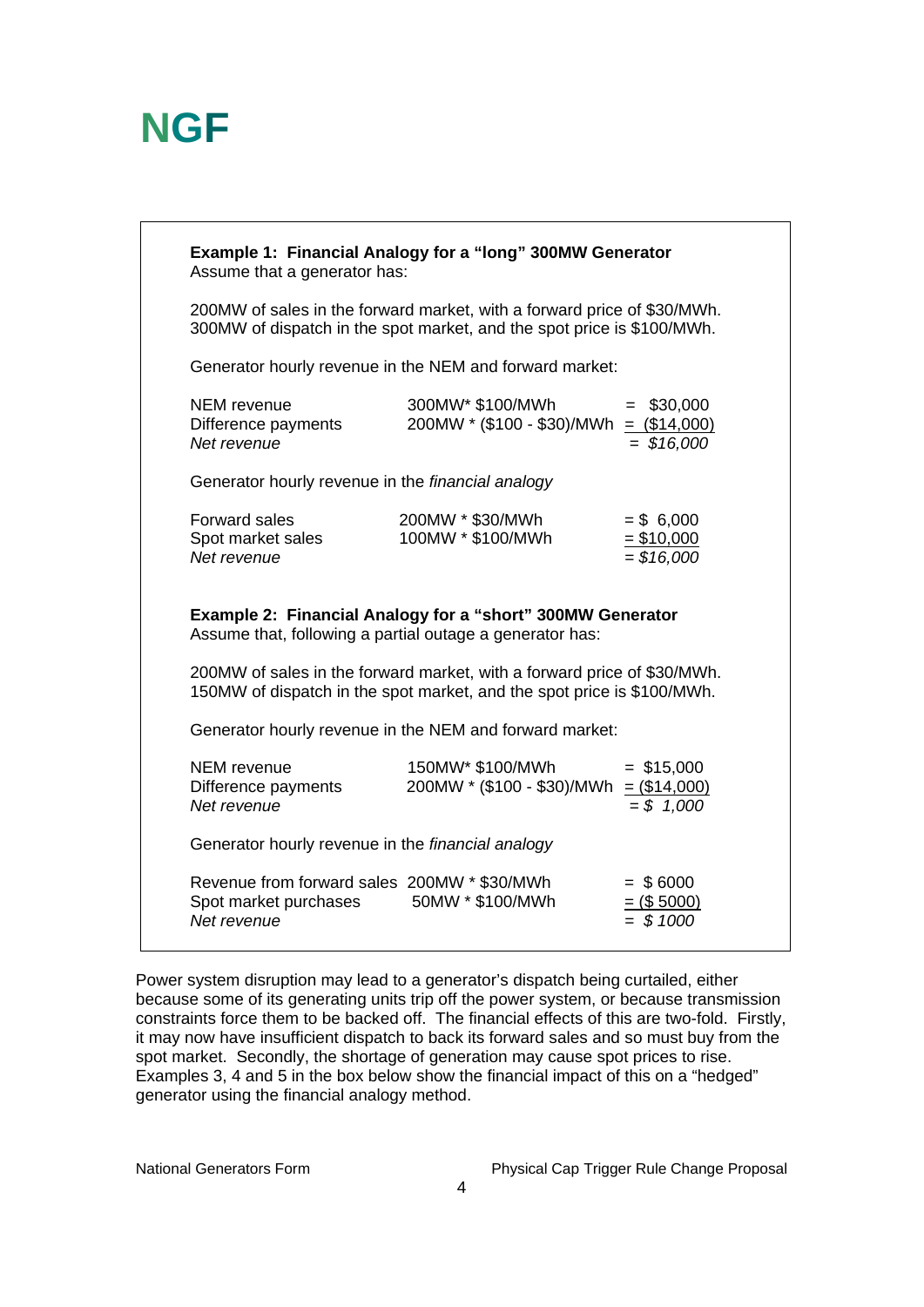| <b>Example 3: Generator Position before Disruption</b><br>Assume that a 300MW generator is fully "hedged": it has:                                                  |                    |                                                         |  |  |
|---------------------------------------------------------------------------------------------------------------------------------------------------------------------|--------------------|---------------------------------------------------------|--|--|
| 300MW of sales in the forward market, with a forward price of \$30/MWh.<br>300MW of dispatch in the spot market, and the spot price is \$100/MWh.                   |                    |                                                         |  |  |
| Generator hourly revenue (using financial analogy)                                                                                                                  |                    |                                                         |  |  |
| Revenue from forward sales 300MW * \$30/MWh<br>Spot market purchases<br>Net revenue                                                                                 | 0MW * \$100/MWh    | $=$ \$9000<br>$= (\$ 0)$<br>$= $9000$                   |  |  |
| <b>Example 4: Generator Position following moderate disruption</b><br>Assume forward sales unchanged from example 3<br>Assume that moderate disruption then causes: |                    |                                                         |  |  |
| Dispatch to be reduced to 200MW<br>Spot price to increase to \$1000/MWh.                                                                                            |                    |                                                         |  |  |
| Generator hourly revenue during the disruption is then:                                                                                                             |                    |                                                         |  |  |
| Revenue from forward sales 300MW * \$30/MWh<br>Spot market purchases<br>Net revenue (loss)                                                                          | 100MW * \$1000/MWh | $= $ 9,000$<br>$=$ (\$100,000)<br>$=(\$ 91,000)$        |  |  |
| <b>Example 5: Generator Position following major disruption</b><br>Assume forward sales unchanged from example 3<br>Assume that major disruption then causes:       |                    |                                                         |  |  |
| Dispatch to be reduced further to 100MW<br>Spot price to increase further to \$5000/MWh.                                                                            |                    |                                                         |  |  |
| Generator hourly revenue during the disruption is then:                                                                                                             |                    |                                                         |  |  |
| Revenue from forward sales 300MW * \$30<br>Spot market purchases<br>Net revenue (loss)                                                                              | 200MW * \$5000/MWh | $=$ \$<br>9,000<br>$=$ (\$1,000,000)<br>$=(\$ 991,000)$ |  |  |

It is seen that the financial impact is proportional to both the dispatch impact and the spot price impact. Since the increase in the spot price will itself be related to the aggregate dispatch impact across a region as higher cost plant is scheduled, there is a multiplicative effect on revenue losses. This is seen by comparing example 4 with example 5. The more severe disruption in example 5 causes five times the price impact and twice the dispatch impact compared with example 4. As a result, the revenue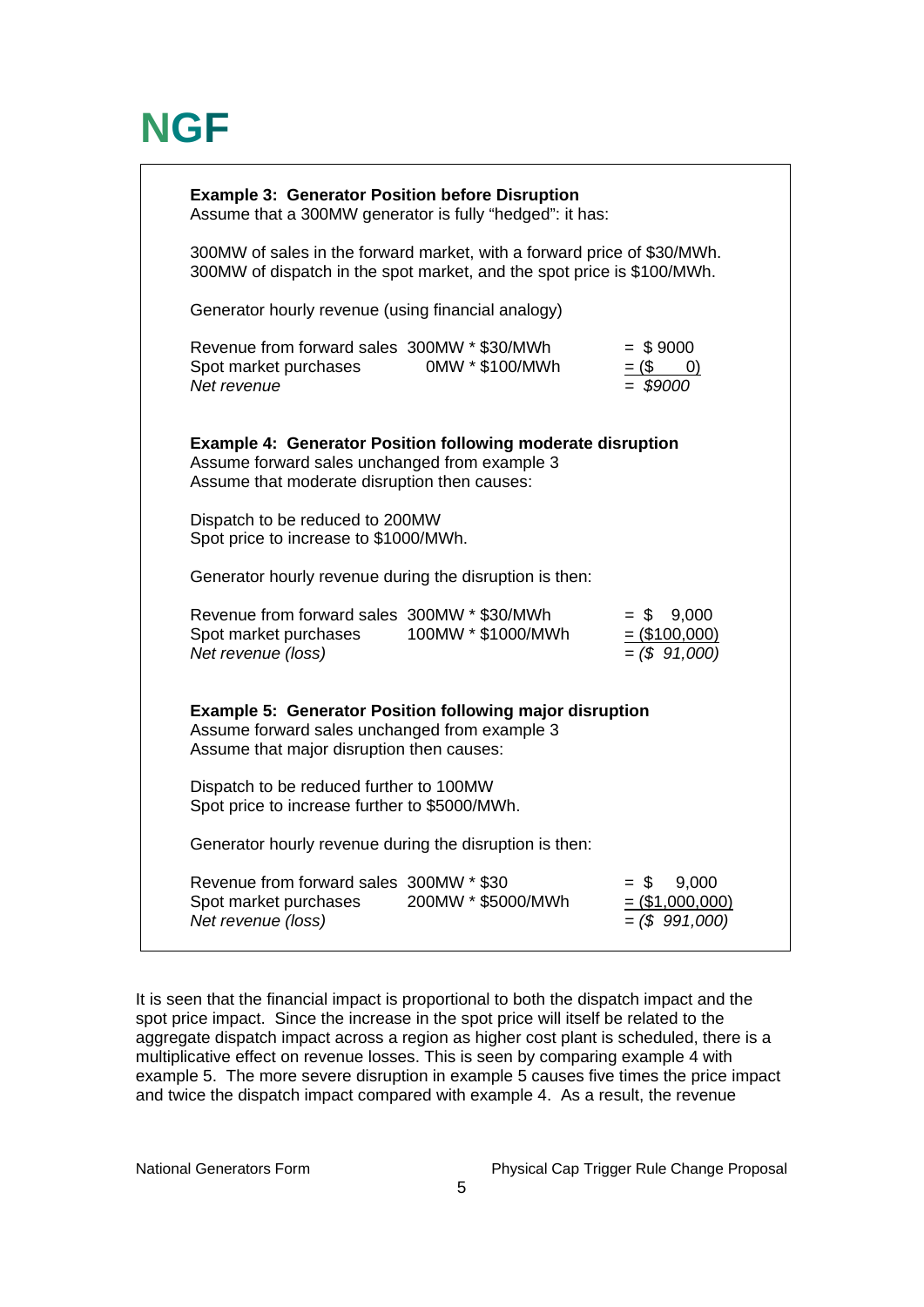impact in example 5 is *10* times the revenue impact in example 4: a \$100,000 impact has increased to a \$1,000,000 impact on an hourly basis.

This multiplicative effect explains how the financial impacts of large scale power system disruption can be so severe. At worst, in relation to the above example, dispatch could reduce to zero and spot price increase to \$10,000, creating an hourly revenue loss of almost \$3m.

It is worth noting here that there is no corresponding negative revenue impact on a fully hedged retailer. Suppose that the generator in the above example has sold to a retailer with a 300MW retail demand. The retailer's net hourly purchase cost is then \$9000 (300MW \* \$30) and, since it is entirely hedged against the spot price, this purchase cost is unaffected by the power system disruption $6$ .

#### *2.3. Identifying FM Events*

In the light of these extreme financial risks, we believe that there is a need to establish market intervention arrangements to mitigate these risks. Such market intervention must be carefully targeted, so that the "collateral damage" associated with unnecessary market intervention is minimised. In particular, there should be no market intervention to address financial risks associated with *credible* contingency events. These risks should remain with participants.

The arrangements, therefore, need to incorporate a test of whether market circumstances warrant intervention with a view to minimising:

- *false positives*: where market intervention takes place although it is *not* warranted; and
- *false negatives:* where market intervention does *not* take place although it *is* warranted;

The litmus test for intervention should be that the risk created is both *substantial* and genuinely *unmanageable*. If the risk is insubstantial, the detriment of frequent market intervention is likely to outweigh the benefit of risk mitigation. On the other hand, if the risk is manageable, market intervention creates moral hazard, where a generator no longer has an incentive to take steps to manage its risk, because the risk is managed for it.

### *2.4. Why Rule Changes are required*

The examples in section 2.2 illustrate how the financial risks associated with market disruption arise from the financial interaction between a generator's forward market and spot market sales. In this respect, a question arises as to whether risk mitigation is best achieved through changes to forward market or to spot market arrangements. Changes to forward market arrangements are, of course, outside the scope of the Rules. We believe that risk mitigation through the forward markets is not feasible, for the reasons discussed below. Therefore, Rule changes are needed to address the issue.

 6 Except where there is load shedding, in which case the retailer is likely to *benefit* from the disruption, as explained in section 6.3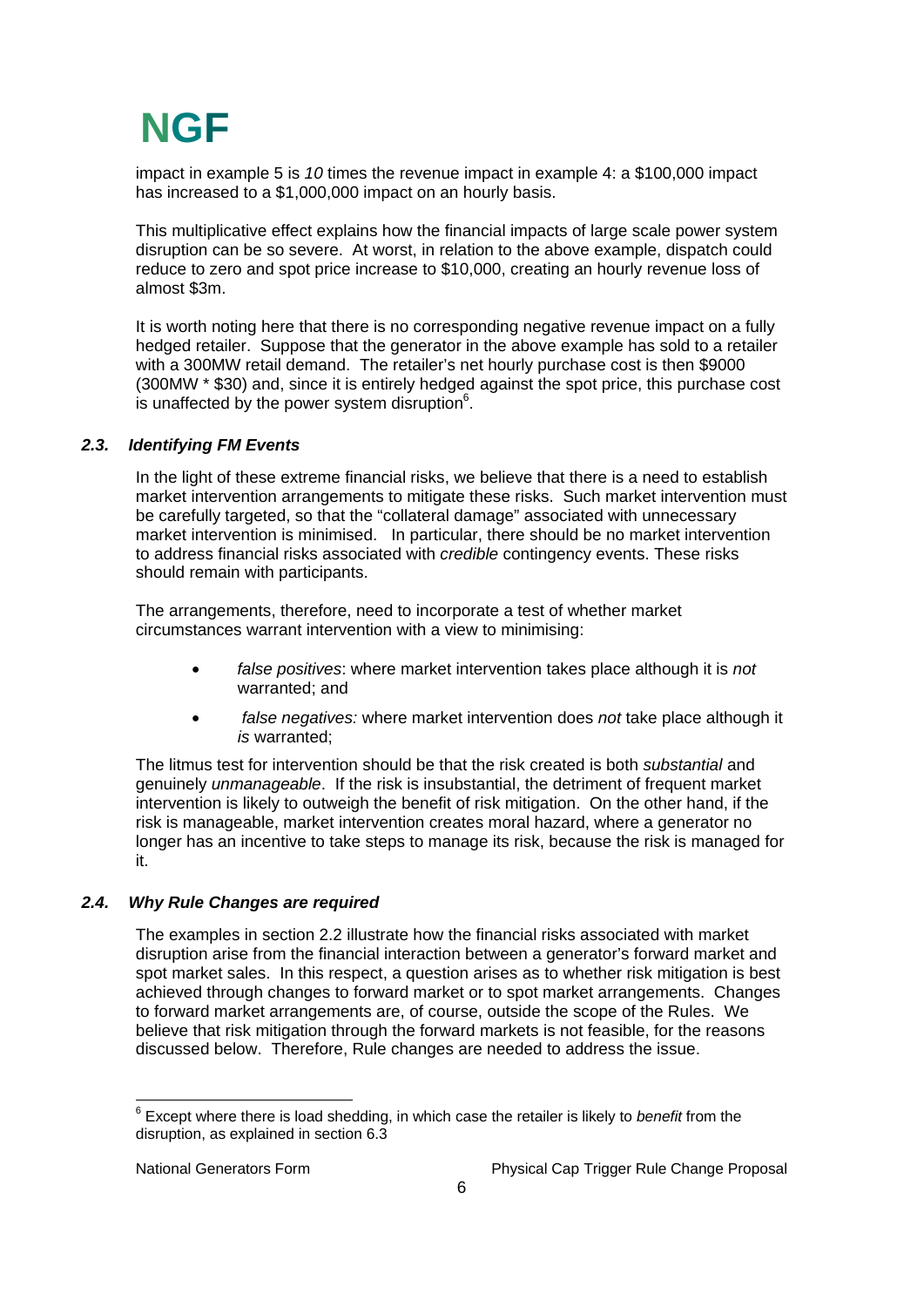The conventional approach in other contract markets to mitigating the impact of unmanageable risks is to establish Force Majeure (FM) provisions within the supply contracts which have the effect of lessening the contractual and financial obligations of the supplier or customer when specified FM events occur. In principle, such an approach could be adopted in electricity forward contracts, with FM provisions triggered by serious power system disruption. However, a number of practical concerns arise with this approach.

Firstly, an FM provision does not remove the risks associated with power system disruption but simply allows generators to pass these risks onto retailers. With its forward contracts becoming ineffective, a retailer would now become fully exposed to the spot market at a time of high and volatile spot prices. It is therefore unlikely that a retailer would agree to such an FM provision unless it could pass these risks onto its retail customers. Such a pass-through may itself be problematic, since a retailer typically manages its spot price risk on a portfolio basis, leaving it unclear how the FM costs would be allocated between customers.

Secondly, there would be a matter of how FM events would be identified. Since only NEMMCO has the information to identify these events in real time<sup>7</sup>, generators and retailers would require that NEMMCO identify and inform them of these events. However, it would seem to be improper for NEMMCO to agree to act in this role outside of its responsibilities under the Rules, and it would similarly seem to be outside the jurisdiction of the AEMC to make a Rule change requiring NEMMCO to undertake activities for the contract market.

Finally, there is the practical matter of how such FM contracts would be implemented. Historically, it has been impossible for generators to gain market acceptance to introducing FM provisions in forward contracts, much as they would have liked to. Furthermore, the trend in the forward market is towards the increasing use of exchanges and simple "vanilla" contracts so as to promote forward market efficiency, transparency and liquidity and to encourage entry of non-physical participants. Introducing new FM provisions would run counter to this trend.

In summary, introducing FM provisions in forward contracts does not appear to be an efficient, practical or desirable solution to resolving the issue of NCCE-related risks in the forward market and it is for this reason that a solution is being sought through a Rule change.

T<br>And it would need to be real-time to be effective.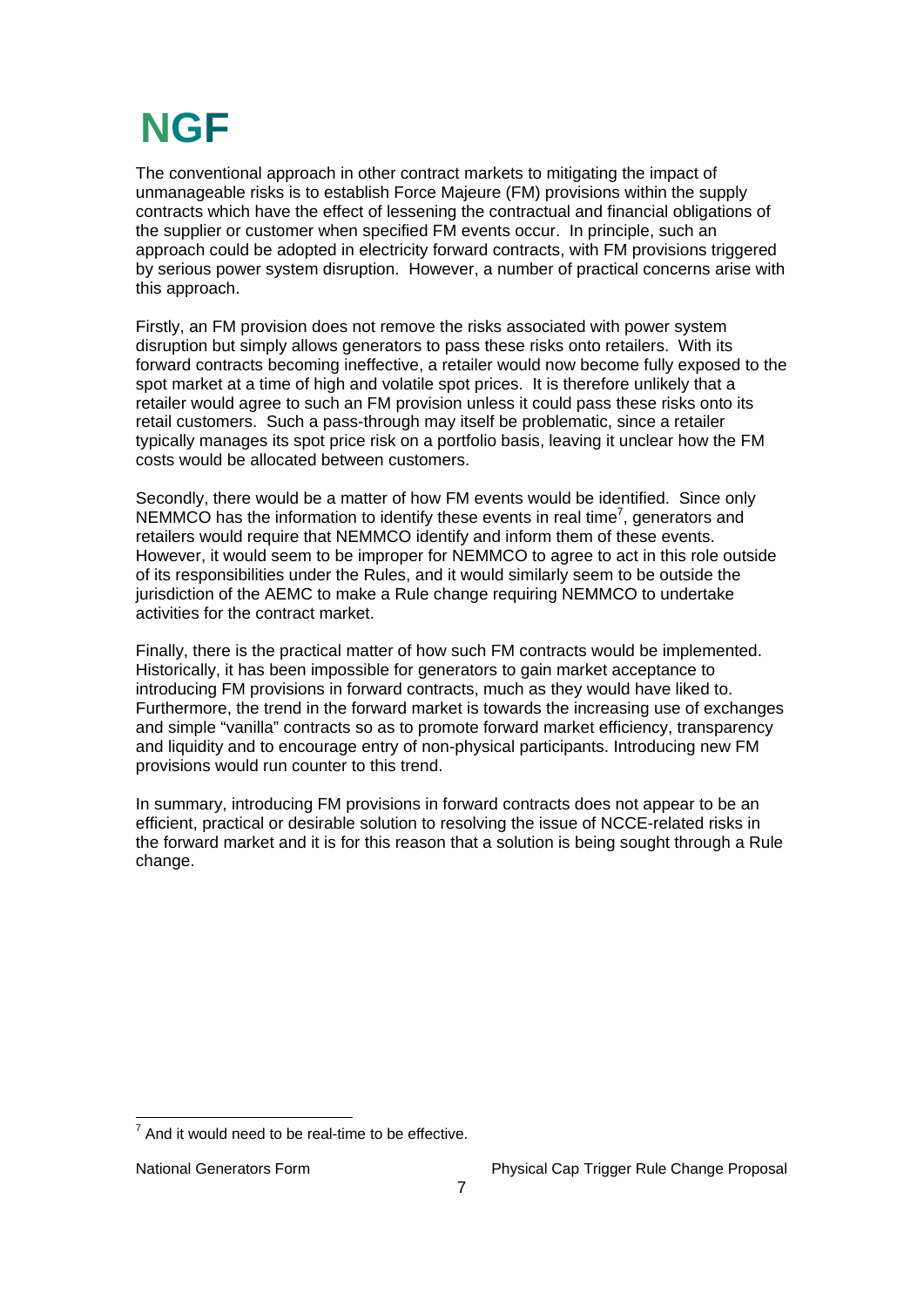### **3. Description of Proposed Rule**

### *3.1. Overview*

The existing Rules establish arrangements for the triggering and operation of an Administered Price Period (APP), during which spot prices are capped and floored at pre-defined levels<sup>8</sup>. The trigger for the commencement of an APP is a sustained period of high spot prices, such that the rolling weekly sum of spot prices exceeds a specified cumulative price threshold  $(CPT)^9$ .

The proposed Rule would establish a parallel set of arrangements, in which a "Contingency Administered Price Period" (CAPP) could be triggered by certain types of disruptive events and incidents on the power system, referred to as "trigger events". A trigger event will cause a CAPP to be initiated only if the event also has a material impact on dispatch.

The proposed Rule establishes how:

- a trigger event is defined;
- material impact on dispatch is defined and determined;
- the NEM region or regions in which the CAPP should apply are determined
- spot prices are capped during a CAPP:
- the ending of the CAPP is defined and determined.

The interaction and juxtaposition of these elements is illustrated in the process diagram show in Figure 1, overleaf. The elements are described in turn below.

### *3.2. Defining a Trigger Event*

A trigger event is any sequence of related events<sup>10</sup> affecting the power system that has the following two characteristics:

- if the events in the sequence of events had occurred simultaneously, it would be regarded as a non-credible contingency event (NCCE) as this is currently defined in the Rules; and
- the sequence of events was not initiated by a failure of generating plant or, if it were, its effects were not contained within a power station site.

ENDED THE DETAINMENT CONTROLLET THE SURFER THE SURFER THE SURFER THE SURFER THE SURFER SURFER SURFER THE SURF<br>The display an APP, if the dispatch price or an FCAS price exceeds the pre-defined Administered Price Cap (APC) then the price is reset to be equal to the APC. Similarly, if the dispatch price or an FCAS price is less than the negative of the APC, then it is reset to be equal to the negative of the APC.

 $9$  The sum of the last 336 trading prices (one week's worth), and the sums of the last 2016 FCAS prices (again, one week's worth) for each FCAS component are calculated and if any of these sums exceeds a pre-defined Cumulative Price Threshold (CPT) then an APP commences in the next trading period.

 $10$  noting that a "sequence" could comprise just a single event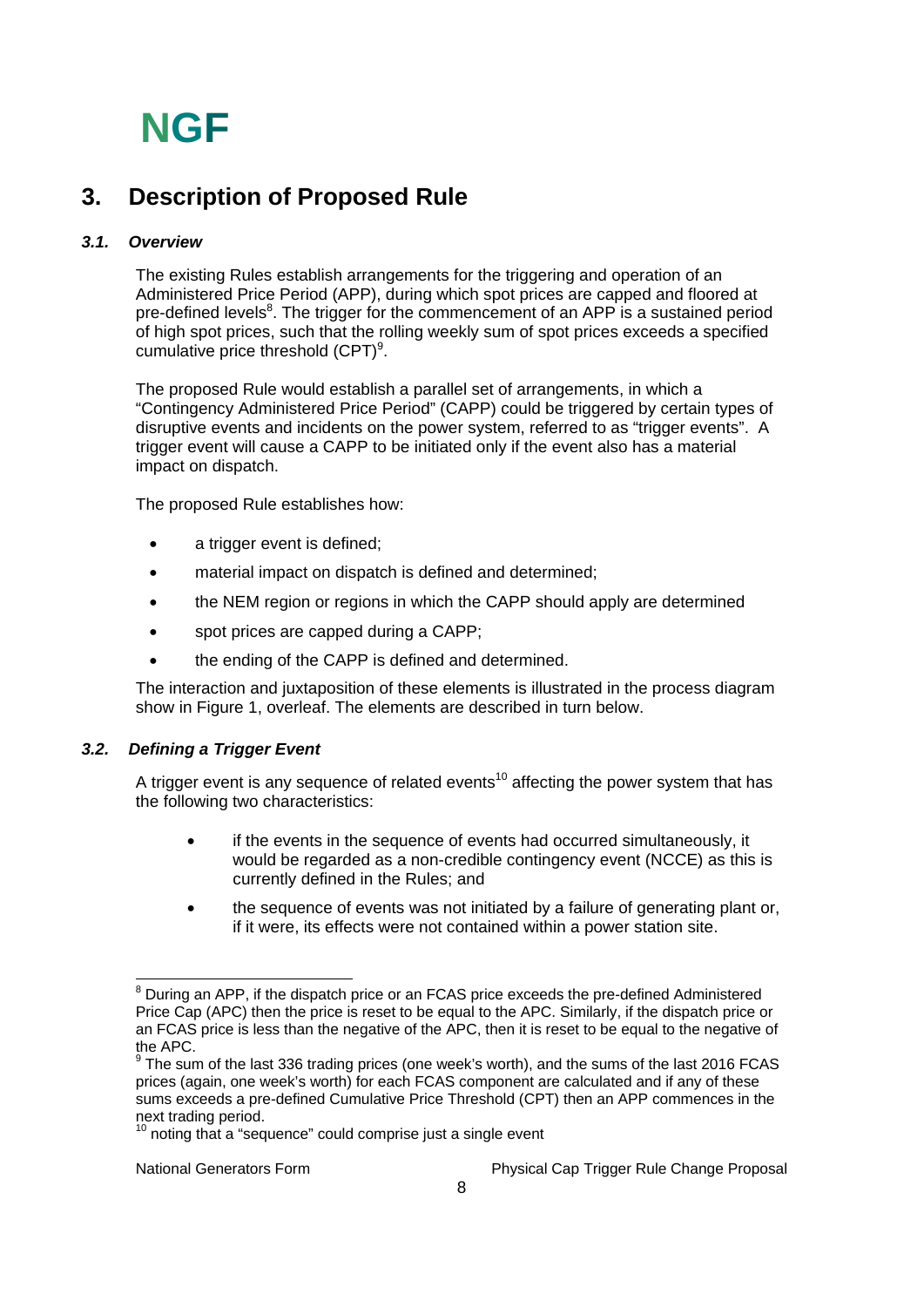

Figure 1: CAPP Related Processes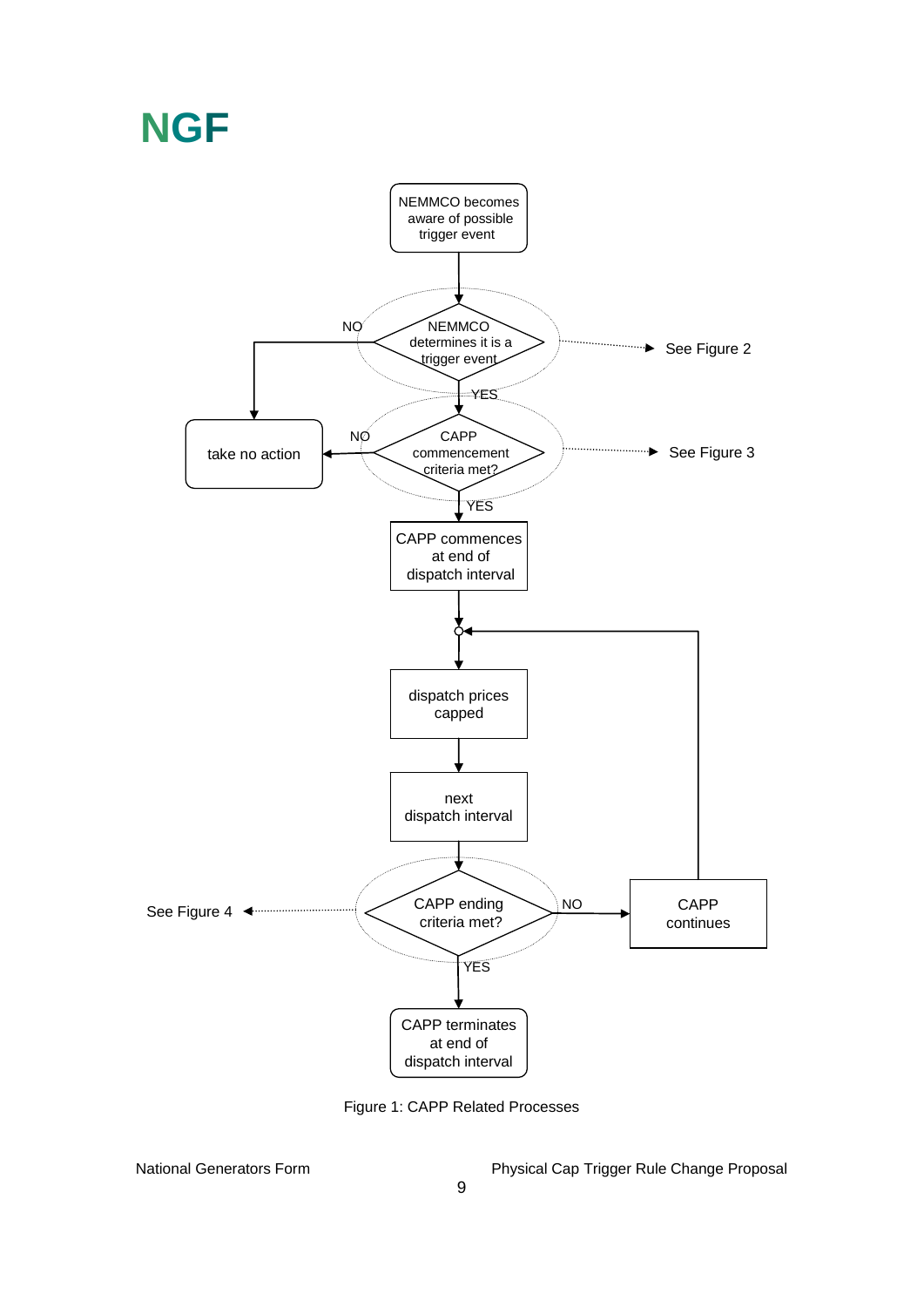The purpose of allowing for the possibility of a sequence of events is that it is not clear whether these would constitute a NCCE as defined in the Rules, even though they may have a similarly unmanageable impact as a NCCE.

The reason for disallowing events whose direct impact is restricted to the generator that caused them is that such events should be manageable for that generator. However, if the impact spreads to other "innocent" generators then the impact is not "manageable" for those generators.

The definition is illustrated in Figure 2, overleaf. Some examples, which may clarify this definition, are discussed below.

#### *Double Circuit Transmission Line NCCE*

First, consider a NCCE that occurs on the transmission system: eg a double circuit outage not reclassified as credible. Even if there are no subsequent, related events (eg cascade transmission failures), this is a trigger event because it is a sequence (of one event), it is an NCCE and it is clearly not initiated by a generation failure (since no generation has actually failed).

#### *Multiple Unit Failure and Consequential Cascade Tripping*

Second, consider a failure of multiple units at one power station, which causes a power system disruption and the consequential tripping of other generators at other sites. The events in this sequence would clearly be considered non-credible if they occurred simultaneously. This is a trigger event, whether or not the sequence of events was *initiated* by generation failures, as the effects of those failures have spread outside the initiating site.

#### *Multiple Unit Failure caused by TNSP*

Thirdly, consider a failure of multiple units at a power station, caused by a TNSP or due to incorrect or delayed protection clearance of a transmission system fault. Since this sequence of events was not *initiated* by the generating unit failures, it matters not whether its effects spread beyond the power station fence, it would still be a trigger event.

#### *Transmission Failure unexpectedly causes Generating Unit Failure*

Fourthly, consider a failure of a single transmission element, which unexpectedly<sup>11</sup> causes a generating unit to trip. This is a trigger event, as it was not generation-initiated, and it involves two contingency events which, had they occurred simultaneously, would be non-credible.

 $\overline{a}$ 

<sup>&</sup>lt;sup>11</sup> If, on the other hand, the transmission failure caused a local generating unit to trip as *expected* (eg because it interrupted that unit's electrical path to the transmission network), this would be a *credible* contingency event and so would not be a trigger event, unless accompanied by other related and unexpected events.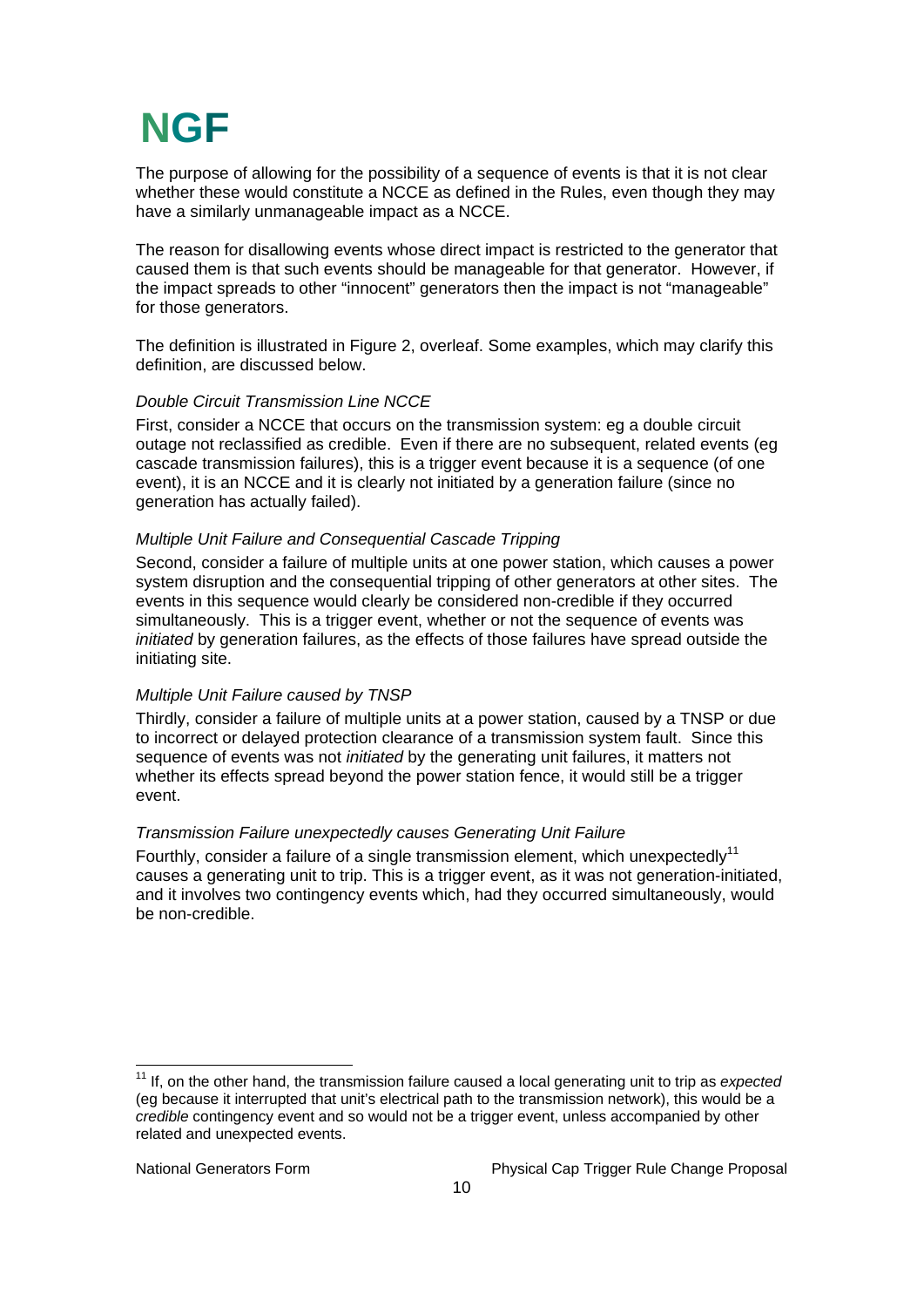

Figure 2: Process for determining a Trigger Event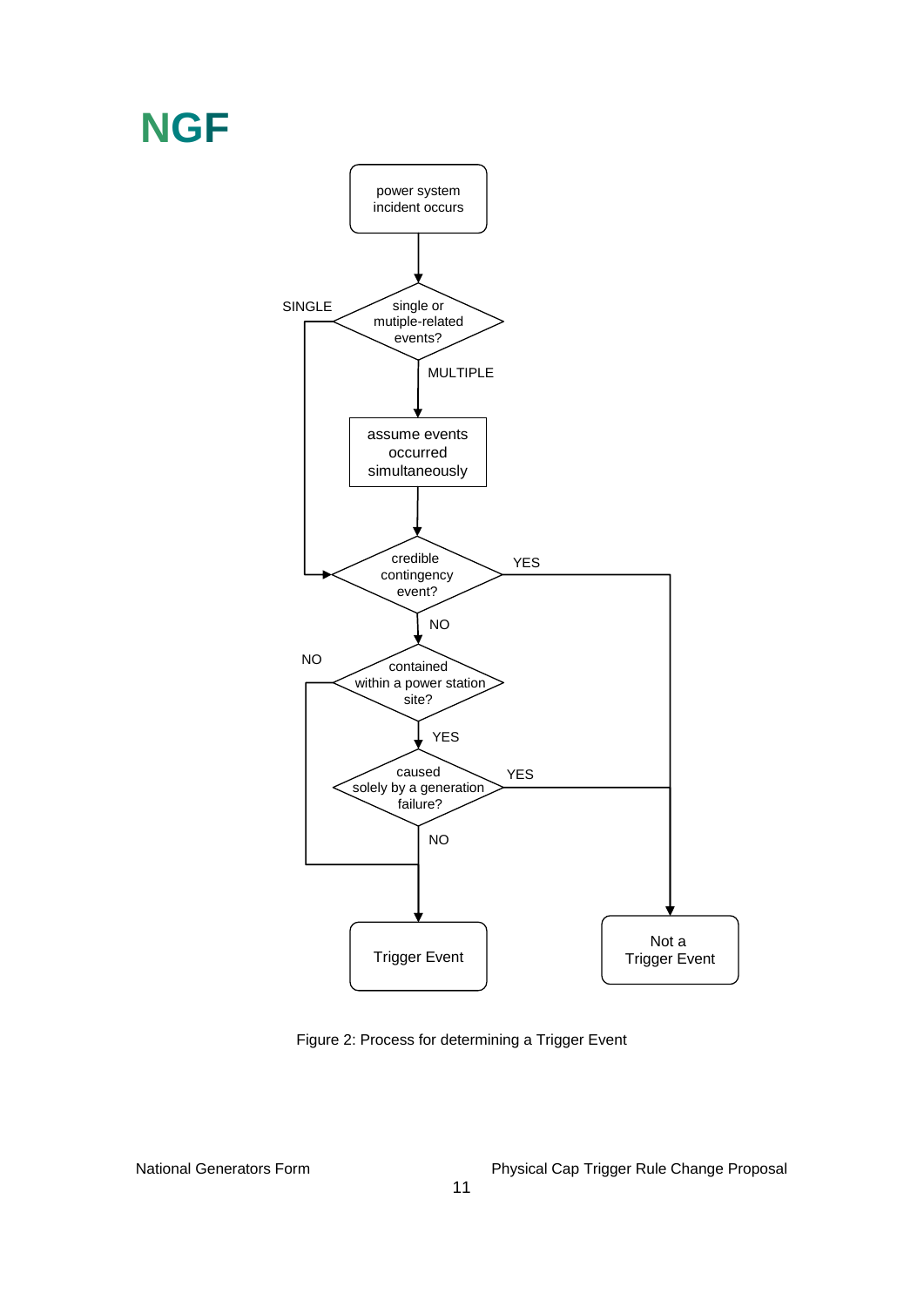#### *Multiple Unit Failure caused by Generator*

Finally, consider the tripping of multiple units at a power station, caused by a fuel supply failure, which does not lead to cascade tripping outside of the power station. Since this was generation-initiated and contained within the power station, it is *not* a trigger event.

#### *3.3. Material Impact on Dispatch*

A trigger event will only prompt the commencement of a CAPP if it has a material impact on dispatch (MIOD). A trigger event is defined to have a MIOD if it has caused at least one of the following to occur:

- one or more scheduled generating units, with aggregate capacity exceeding the "CAPP threshold" (see section 3.5 below), are "tripped"( ie automatically disconnected from the transmission network); or
- network constraints invoked by NEMMCO following the event cause an aggregate reduction in flows across the constrained part of the network by an amount greater than the CAPP threshold: such constraints are referred to in the proposed Rule as "material network constraints".

The MIOD criteria are illustrated in Figure 3, overleaf. Some examples to clarify the application of these criteria are discussed below.

#### *Unit Tripping*

Firstly, consider a trigger event which causes the tripping of one or more large generating units. There will be an MIOD in a region if the total of the capacity of the tripped units exceeds the CAPP threshold for that region.

Unit "capacity" is defined by reference to the available capacity offered for dispatch immediately *prior* to the trigger event<sup>12</sup>. The MIOD test refers to capacity rather than the dispatch level as the units – if they had not tripped - would normally have increased generation to full availability post-contingency, in response to high spot prices.

### *Intra-regional Transmission Constraint Invoked*

Secondly, consider a trigger event which leads to an extended outage of a Latrobe Valley-Melbourne transmission line and which causes NEMMCO to invoke a new network constraint. This may or may not cause the dispatch of Latrobe Valley generating units or of Basslink to be reduced, depending upon how much spare network capacity there was pre-contingency.

Suppose that power flow between the Latrobe Valley and Melbourne<sup>13</sup> is 5000MW precontingency and suppose also that the post-contingency constraint limits flows to 4000MW. The 1000MW flow reduction exceeds the CAPP threshold for Victoria (400MW) and so there is an MIOD.

<sup>&</sup>lt;sup>12</sup> Obviously, once a unit is tripped, its available capacity will be rebid to zero

<sup>13</sup> strictly speaking, power flow across a "cut set" that separates Latrobe Valley generators from Melbourne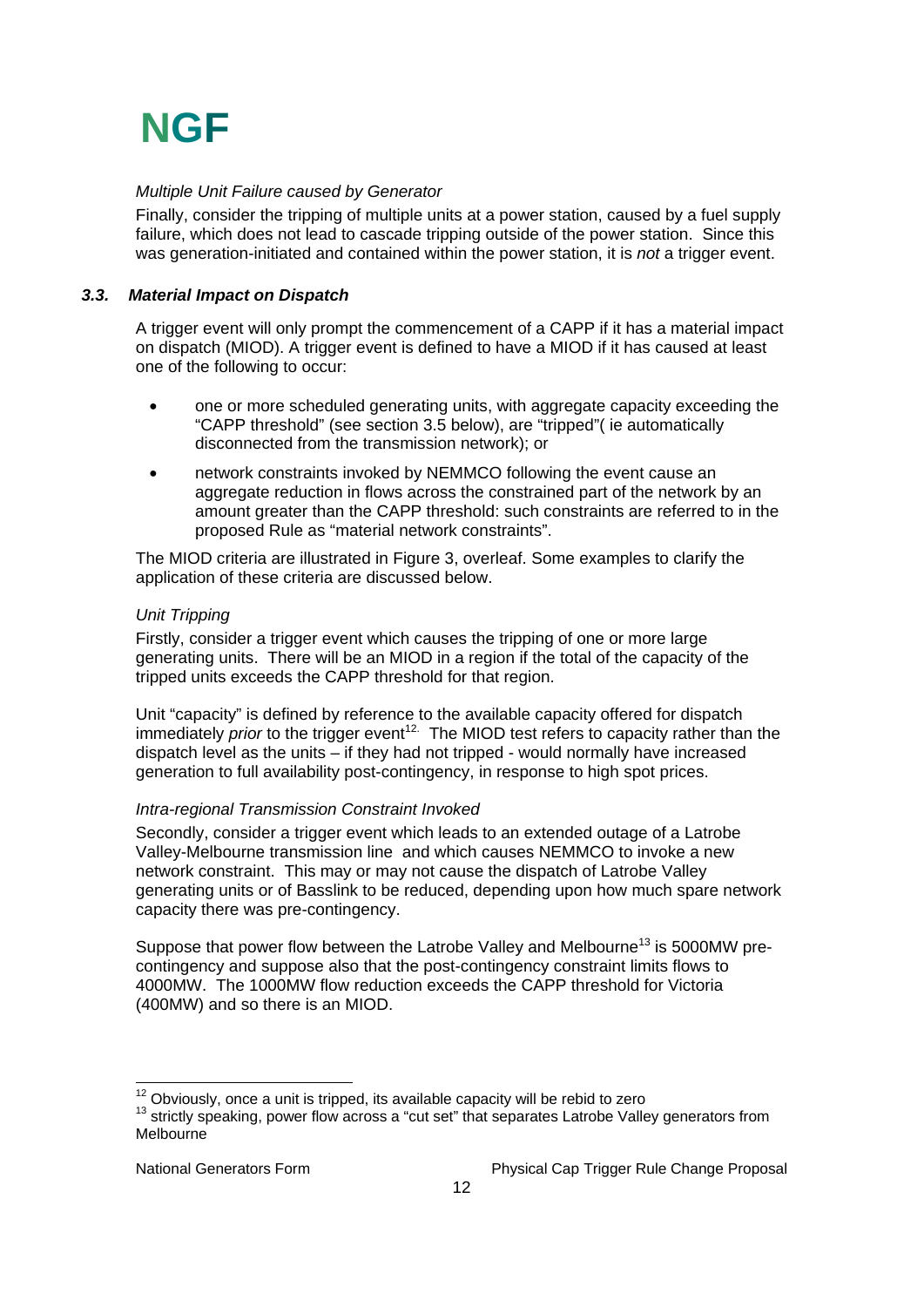

Figure 3: Process for commencing a CAPP following a Trigger Event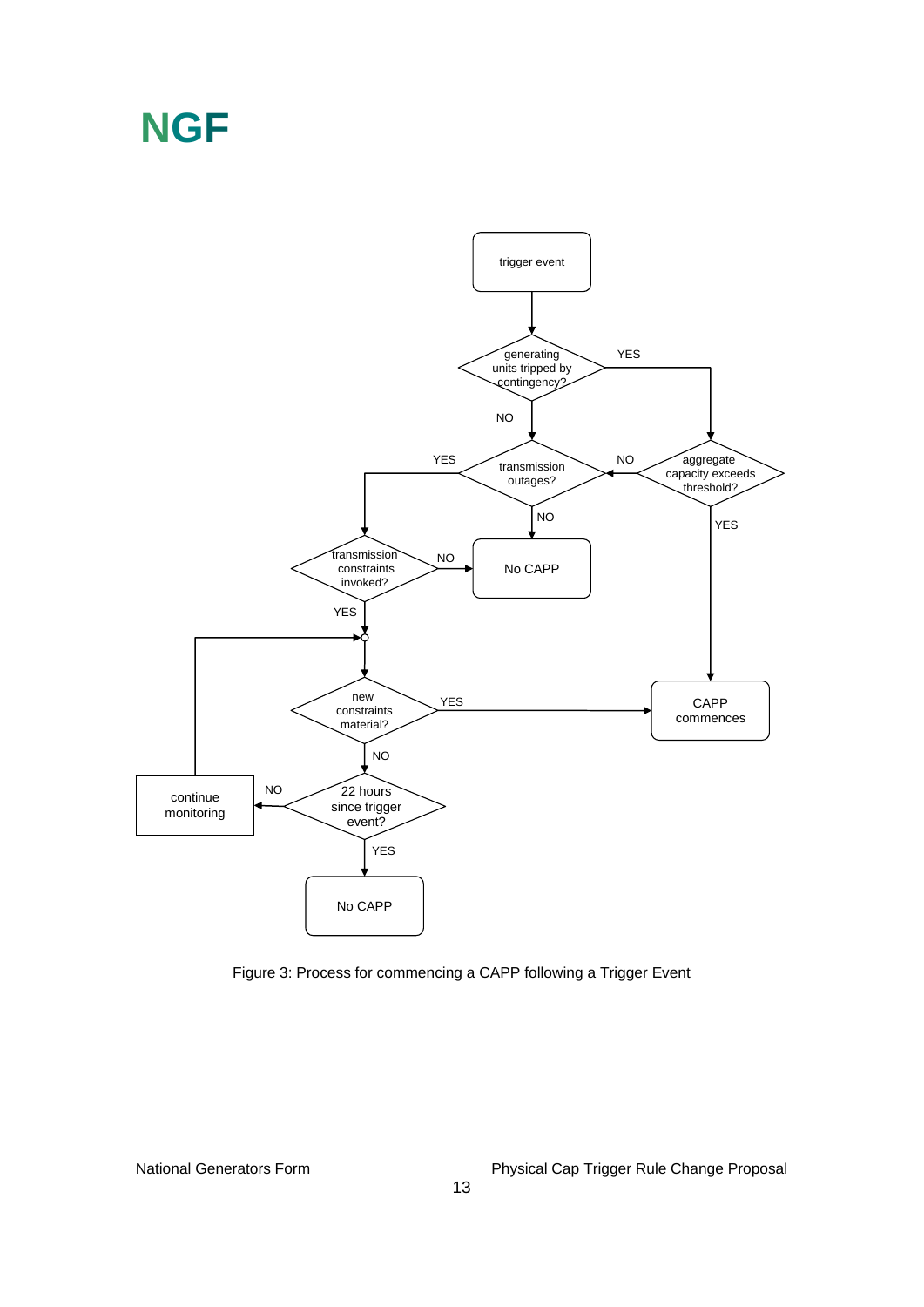If, on the other hand, the pre-contingency Latrobe-Melbourne power flow was only 4300MW, the constraint would reduce flow by only 300MW and so there would not be a  $MIOD<sup>14</sup>$ 

### *Inter-regional Transmission Constraint invoked*

Consider that the QLD-NSW double circuit interconnector is carrying 1000MW southwards and suddenly trips out of service as a result of a non-credible contingency event. Aside from possible over-frequency conditions in QLD and excessive underfrequency conditions on the NSW side that could cause the tripping of generating units in either or both regions – and so create MIOD - NEMMCO would also invoke a transmission constraint that limited the QNI flow to zero.

The reduction in interconnector flow from 1000MW to 0MW represents a MIOD. However, if the pre-contingency interconnector flow was only 200MW, say, the reduction to 0MW would not be material, since this is less than the CAPP thresholds in Queensland and NSW.

#### *Delayed Impact on Dispatch*

Consider again the QNI example above, and suppose that pre-contingency interconnector flow is only 200MW. However, suppose that, in the *absence* of the contingency and associated loss of QNI, the interconnector flow would have increased to 800MW six hours after the time of the contingency: for example, because of a demand increase in NSW.

In this scenario, the contingency has no immediate MIOD, but instead has a delayed MIOD, since the flow has been reduced by 800MW compared to the "what if" counterfactual of no contingency.<sup>15</sup>

Where there is a delayed impact on dispatch, a CAPP will be triggered once the dispatch impact (in this example the "what if" interconnector flow) exceeds the CAPP threshold, except that a CAPP may not commence more than 22 hours<sup>16</sup> after the trigger event occurs. Once 22 hours has elapsed, there is no longer any possibility of a CAPP being invoked.

#### *Load Shedding*

 $\overline{a}$ 

Next, consider a trigger event in NSW which causes 700MW of load to be shed (for example because of a double-circuit outage on transmission serving a remote load centre), but which does not lead to any generation tripping. Of course, generation dispatch (in aggregate) must be 700MW less than pre-contingency. It is possible also that flows on an importing interconnector have reduced.

 $14$  The CAPP threshold for Victoria is 400MW – see section 3.5

<sup>15</sup> assuming that the NSW demand increase was unrelated to the contingency<br><sup>16</sup> this time interval arises from 24 hours (being the latest time after the trigger event that a CAPP must end) minus 2 hours (being the minimum length of a CAPP).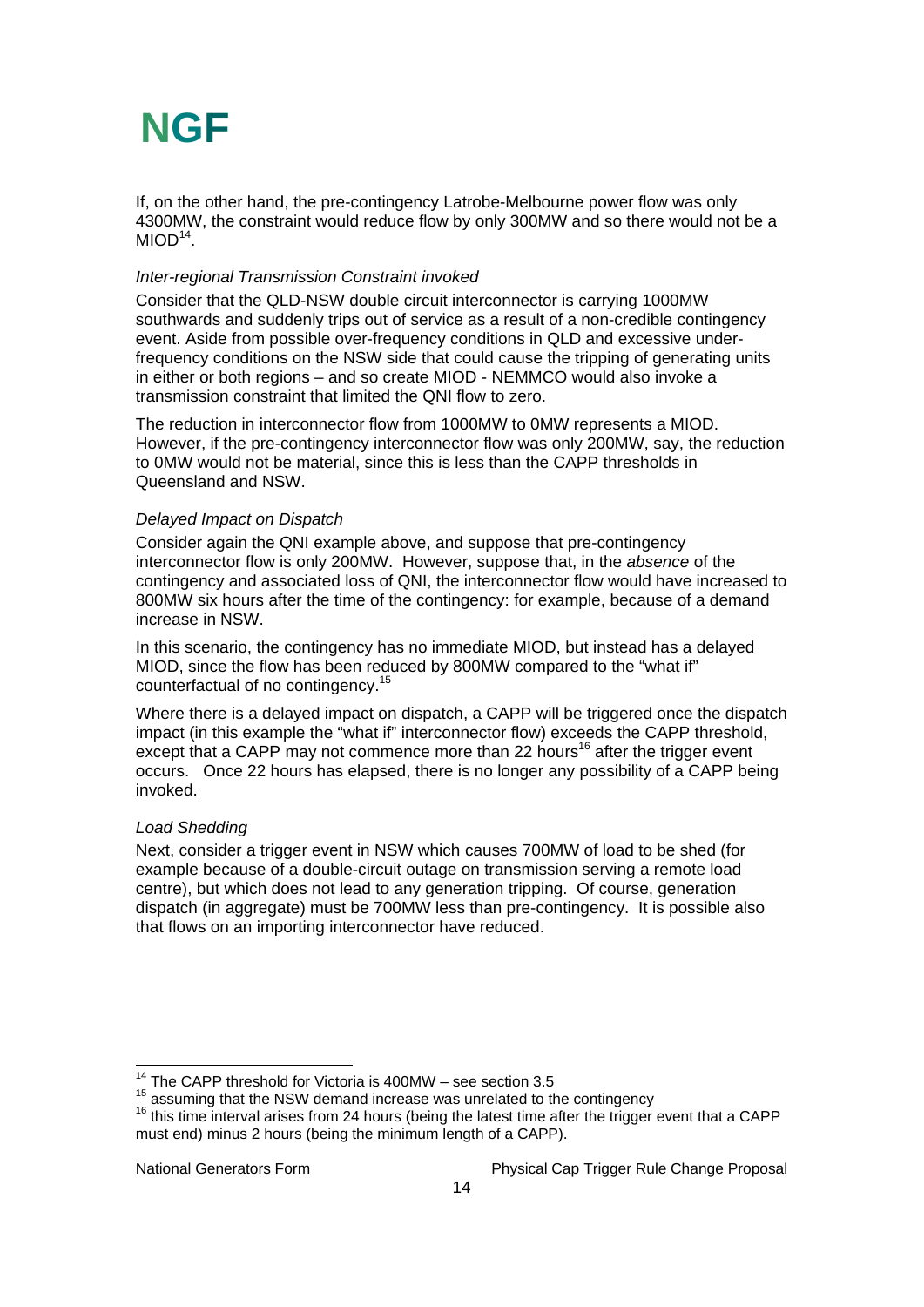However, neither of these constitutes an MIOD, because they are not caused by a postcontingency transmission constraint invoked by NEMMCO. NEMMCO does not need to invoke a transmission constraint, because the 700MW reduction in demand will be registered automatically by SCADA and the central dispatch process will take account of the demand reduction.

### *Rebidding following Trigger Event*

Finally, consider a trigger event that does not affect the capacity of an interconnector. However, rebidding by generation in the importing region causes the interconnector flow to reduce. This does not constitute a MIOD, because there is no constraint on the interconnector flow that was invoked during or following the trigger event.

#### *3.4. Determining the Affected Regions*

As for an APP, a CAPP may be declared in one region, several regions or the entire NEM. The proposed Rule defines how the relevant regions are identified.

The important consideration is not where the trigger event occurs but where the MIOD occurs. Thus, it is the aggregate impact on generation dispatch and interconnector flows in a region (through tripping or network constraints) that will determined whether a CAPP is declared in that region.

In the event that an invoked constraint limits flows on an interconnector, a CAPP may be declared in either or both interconnected regions, depending on the extent of the limitation compared to the CAPP threshold in each region.

For example, if a contingency causes the failure of the SA-Vic interconnector: then

- a CAPP will be invoked in Victoria, if the interconnector flow in the absence of the contingency would have been greater than the CAPP threshold in Victoria;
- a CAPP will be invoked in SA, if the interconnector flow in the absence of the contingency would have been greater than the CAPP threshold in SA

### *3.5. Setting the CAPP Threshold*

To trigger a CAPP, the impact on dispatch in a region must exceed the CAPP threshold for that region. The proposed Rule defines the CAPP threshold to be:

- 4% of average-weather summer peak demand for that region for that year, as estimated by NEMMCO in the previous year's Statement of Opportunities, rounded to the nearest 100MW ; or
- 300MW

whichever is *higher*.

The current CAPP thresholds are presented in Table 2 below.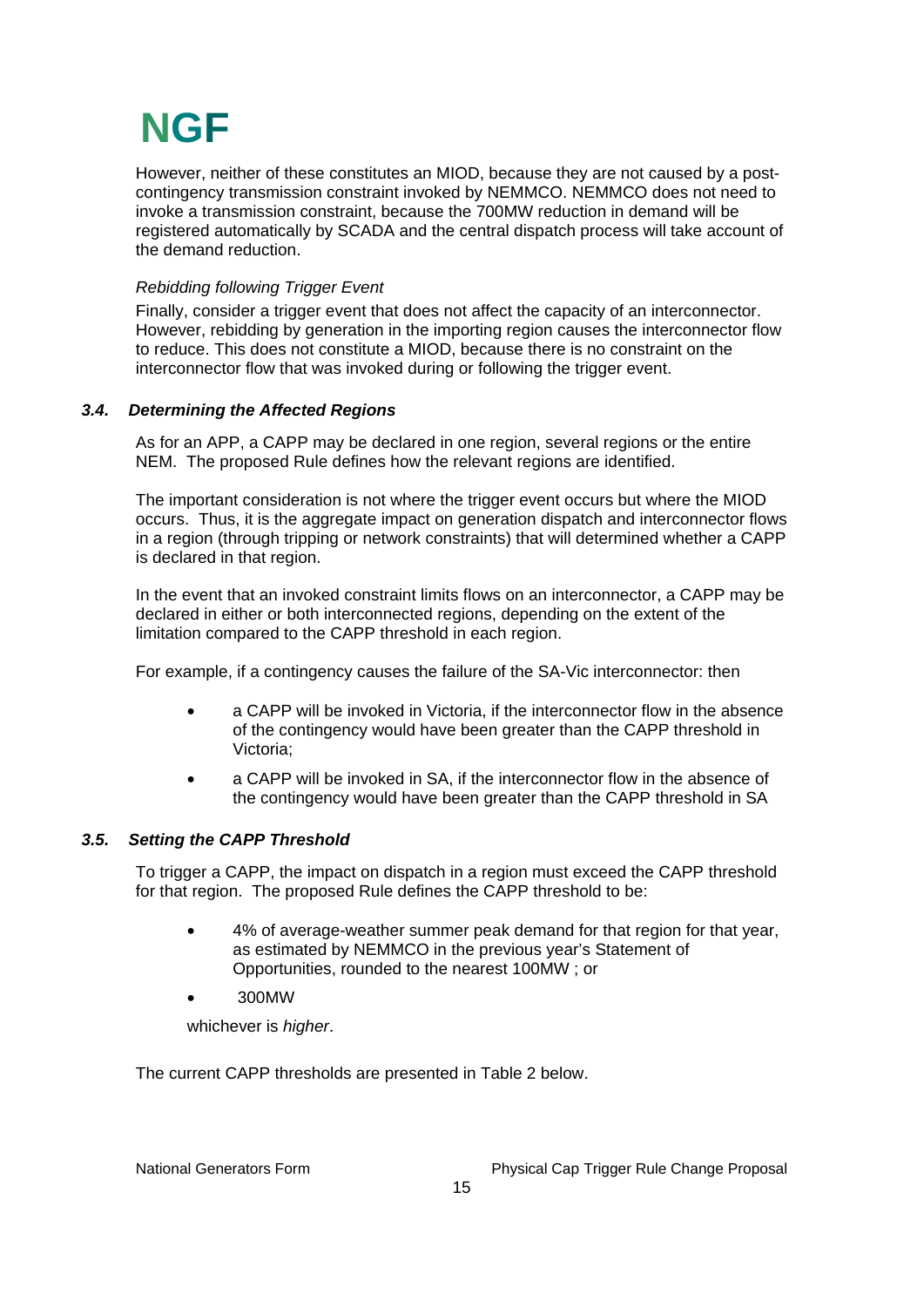| <b>Region</b>   | Peak Demand <sup>17</sup> | <b>CAPP threshold</b> |  |
|-----------------|---------------------------|-----------------------|--|
| <b>NSW</b>      | 13820                     | 600                   |  |
| Queensland      | 9461                      | 400                   |  |
| South Australia | 2990                      | 300                   |  |
| Tasmania        | 1381                      | 300                   |  |
| Victoria        | 9198                      | 400                   |  |

Table 2: Current CAPP Thresholds

NEMMCO will be required to review these values each year, and update as required, when it publishes the SOO.

The CAPP threshold is set to ensure that a CAPP is triggered infrequently. It is set to be proportional to regional demand so that it is appropriate in size to each region: for example, a 500MW dispatch impact would be a moderate event in NSW but a serious contingency in Tasmania. There is no specific rationale for choosing 4%: it is a "line in the sand" rather than a scientifically-determined factor. However, it gives thresholds in each State which broadly correspond to the impact of more serious *credible* contingencies. Thus, to trigger a CAPP, a trigger event should have a greater impact on dispatch than most credible contingencies would. Generators would be expected to be able to manage or bear the risk associated with credible contingencies.

The minimum threshold level of 300MW is set to limit the number of CAPPs in the smaller regions. This is because, for small regions, the impact of contingencies is largely invariant of demand, being driven more by typical unit sizes and individual line capacities.

The rounding to the nearest 100MW is to ensure that the CAPP thresholds are easily remembered and to prevent them changing frequently.

### *3.6. How Spot Prices are Capped*

The algorithmic logic for capping spot prices during a CAPP is exactly the same as the capping logic for an APP under the existing Rules. That is:

- if the calculated dispatch price or FCAS price exceeds the price cap then it will be reset to equal the price cap;
- if the calculated dispatch price is below the price floor then it will be reset to equal the price floor; and
- if price capping or "flooring" in one region causes negative settlement residues on a regulated interconnector to a neighbouring region then prices must be adjusted in the neighbouring region, and so on until all negative residues are eliminated

 $17$  Statement of Opportunities, Executive Briefing, NEMMCO 2007, p4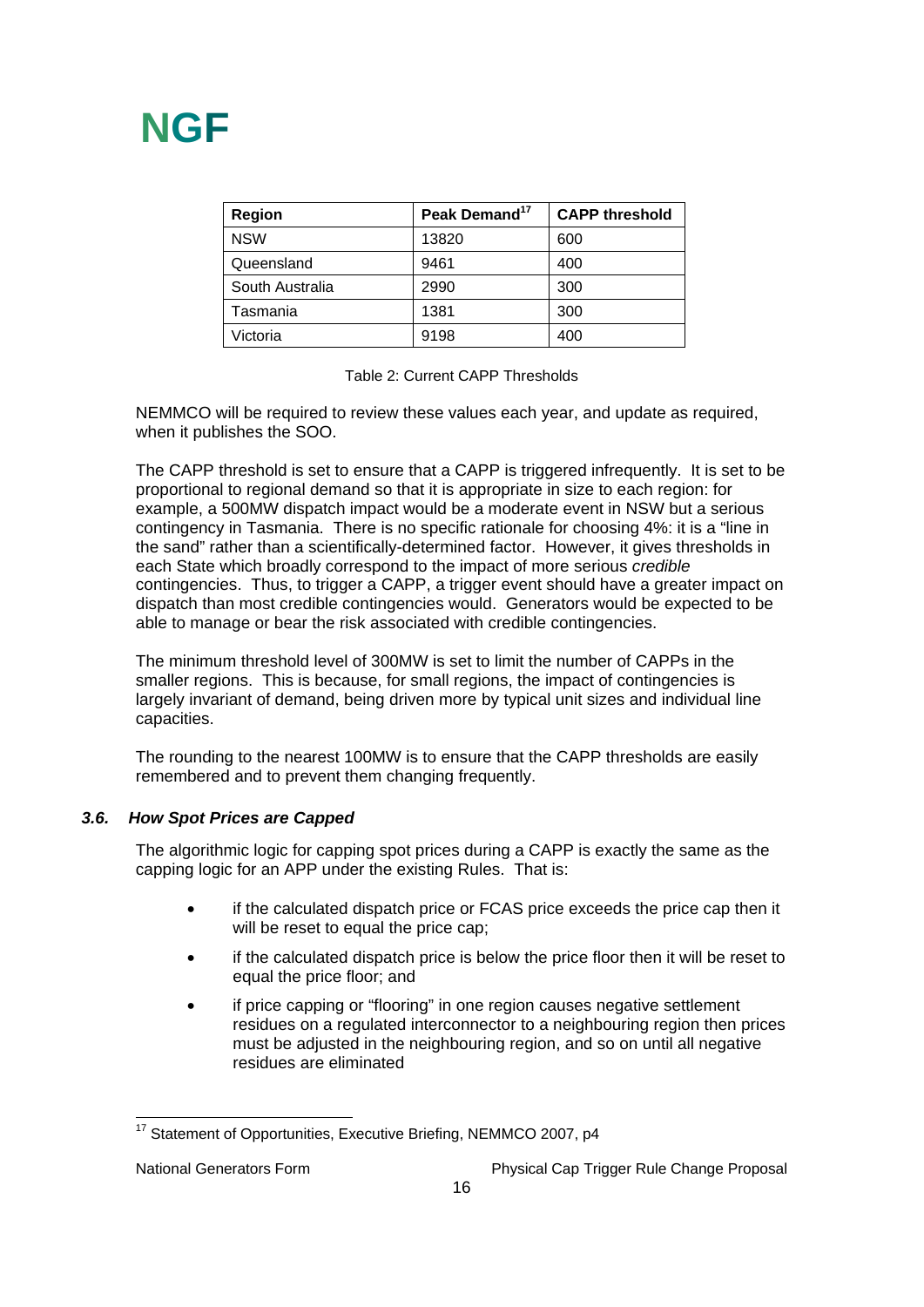In examining the existing Rules for preventing negative settlement residues during an  $APP<sup>18</sup>$ , an apparent error has been discovered in relation to the administration of a price floor. The draft Rules attached to this proposal correct this mistake in relation to CAPP but not for an APP<sup>19</sup>.

We also note that the existing Rules<sup>20</sup> refer to *spot* prices being capped and floored, when it would perhaps be more accurate to refer to *dispatch* prices. Again, we have not proposed to change this Rule.

The proposed Rule provides for the same price cap and floor to be applied during CAPPs as apply during APPs. Thus only one price cap (and associated price floor) needs to be determined by the AEMC as part of its normal periodic review process.

The existing Rules allow a generator, MNSP or demand-side bidder to claim compensation where it is adversely affected by the price capping during an  $APP^{21}$ . The proposed Rule would give these parties identical rights in relation to price capping during  $a$  CAPP<sup>22</sup>.

### *3.7. Ending the CAPP*

The ending time for the CAPP is determined by the following criteria:

- the CAPP will have a minimum length of 24 dispatch intervals (2 hours);
- the CAPP will end no later than 24 hours after the time of the trigger event;
- the CAPP will end when NEMMCO determines that the trigger event no longer has a material impact on dispatch; and
- the CAPP may also end when sufficient disconnected generation is restored and when all but one of the transmission outages have been restored.

The CAPP ending criteria are illustrated in Figure 4, overleaf. Some examples, below, will help to illustrate how these would be applied in practice.

### *Tripped Units able to Resynchronise*

Firstly, consider where a trigger event involves tripping of major generating units but no transmission outages. The CAPP will end once sufficient of the tripped units have come back on-line, or when they should have been reasonably able to come back on-line, so that the capacity of the remaining disconnected units is less than the CAPP threshold.

 $18$  clause 3.14.2(e)(4)

<sup>&</sup>lt;sup>19</sup> Of course, the AEMC may decide to correct this error in the APP Rules either in this Rule change process or as a separate Rule change.<br>
<sup>20</sup> clauses 3.14.1(a) and (b)

Clauses 3.14.1(a) and (b)<br>
<sup>21</sup> note these provisions are currently the subject of a Rule change proposal<br>
<sup>22</sup> and any changes to these rights pursuant to another current Rule change could apply also to the CAPP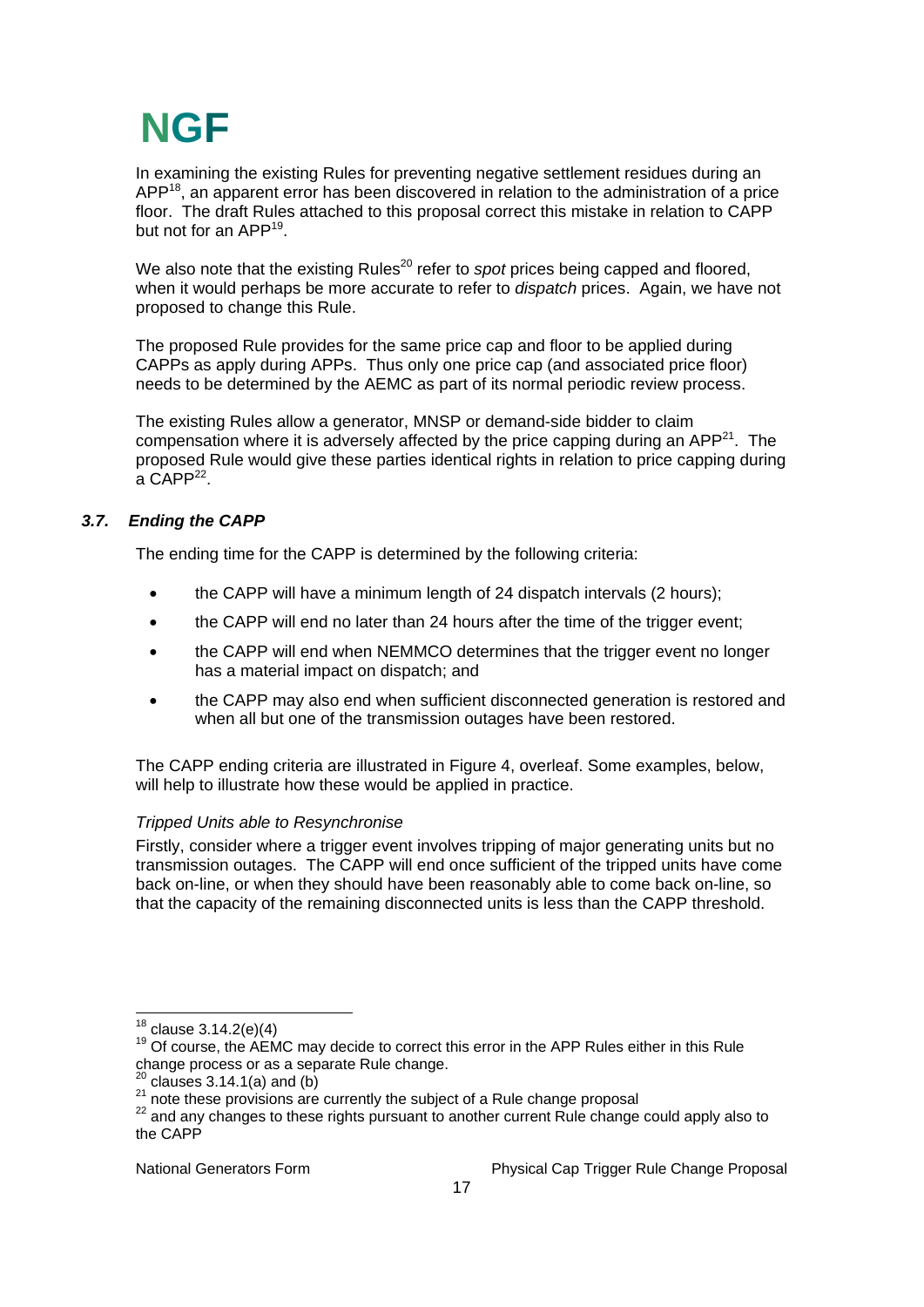

Figure 4: process for ending a CAPP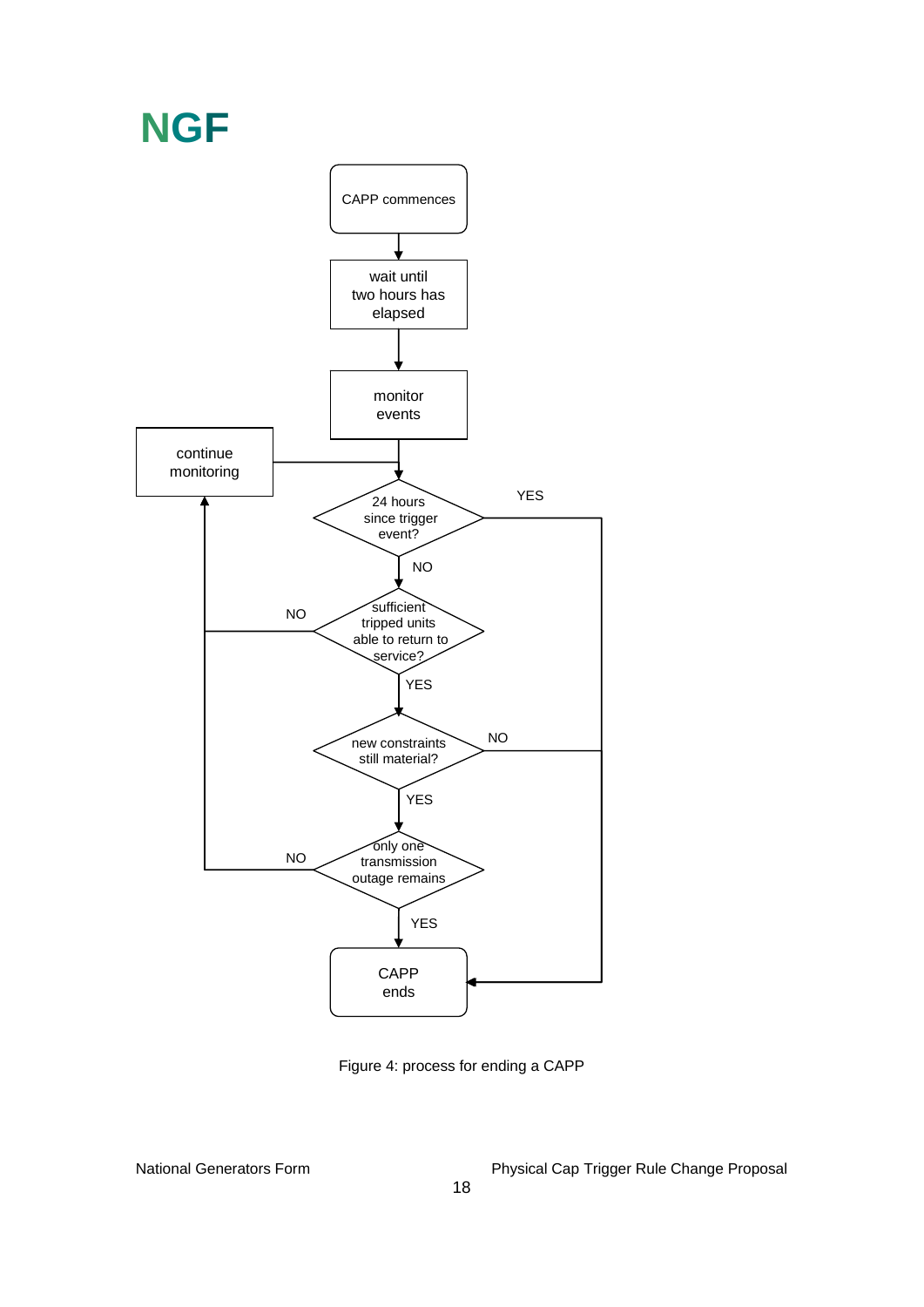For example, if the trigger event occurred at the evening peak, by the time that power system has been restored sufficiently, the demand may have fallen and a generator may make a commercial decision not to re-commit units that were tripped during the trigger event. However, so long as those units were reasonably able to come back on-line, this decision would not postpone the end of the CAPP.

NEMMCO will be required to specify in its operating procedure how it decides whether a unit that has not yet resynchronised is nevertheless reasonably able to re-synchronise. For example, NEMMCO might decide to consider factors such as the state of the transmission system (has a generator's connection point be reconnected to the main transmission network; has the power system voltage and frequency stabilised; does the power station have an auxiliary supply?) and also the state of the relevant generating plant (was a unit damaged by the trigger event; has the power station operator been able to restabilise the unit in order to commence a start-up process, has sufficient time elapsed to allow that start-up process to be completed?).

#### *Transmission Constraint no longer Material*

Consider the earlier example of a total outage of QNI. This constraint is material so long as the flow on QNI in the absence of the contingency (the "counterfactual flow") would have exceeded the CAPP threshold in the relevant region (either Queensland or NSW).

When the counterfactual flow exceeds the CAPP threshold, the CAPP commences. When the counterfactual flow first falls below the CAPP threshold (assuming that this is more than 2 hours after the CAPP commenced), the CAPP will end.

A trigger event can cause at most one CAPP to be invoked. If the counterfactual flow again rises above the CAPP threshold, there will not be a second CAPP triggered.

#### *Multiple Failed Lines return to Service*

Next, consider a trigger event which includes multiple transmission line outages. Now suppose that all but one of these lines has returned to service, but the N-1 constraint associated with the last remaining outage is nevertheless material.

In this situation, the CAPP will end when the penultimate line returns to service. The rationale for this approach is that, although the N-1 constraint is material, it has the same effect as a credible contingency (ie the outage of just the remaining line) and so is a risk that should be managed by generators anyway.

#### *Shed Load restored*

Next, consider a trigger event which causes a large amount of load shedding, which causes some generating units to be tripped as a result of the resulting over-frequency. Depending upon the pattern of remaining generation and any interconnector constraints, it may or may not be possible to resynchronise the tripped units before restoring all of the load. The ending of the MIOD will be determined by the resynchronisation time, *not* by the load restoration time.

#### *Sustained Damage*

Next, consider that the event causes sustained damage to transmission or generation assets, the MIOD may continue for a sustained period. In this case, the CAPP will end 24 hours after the time of the trigger event.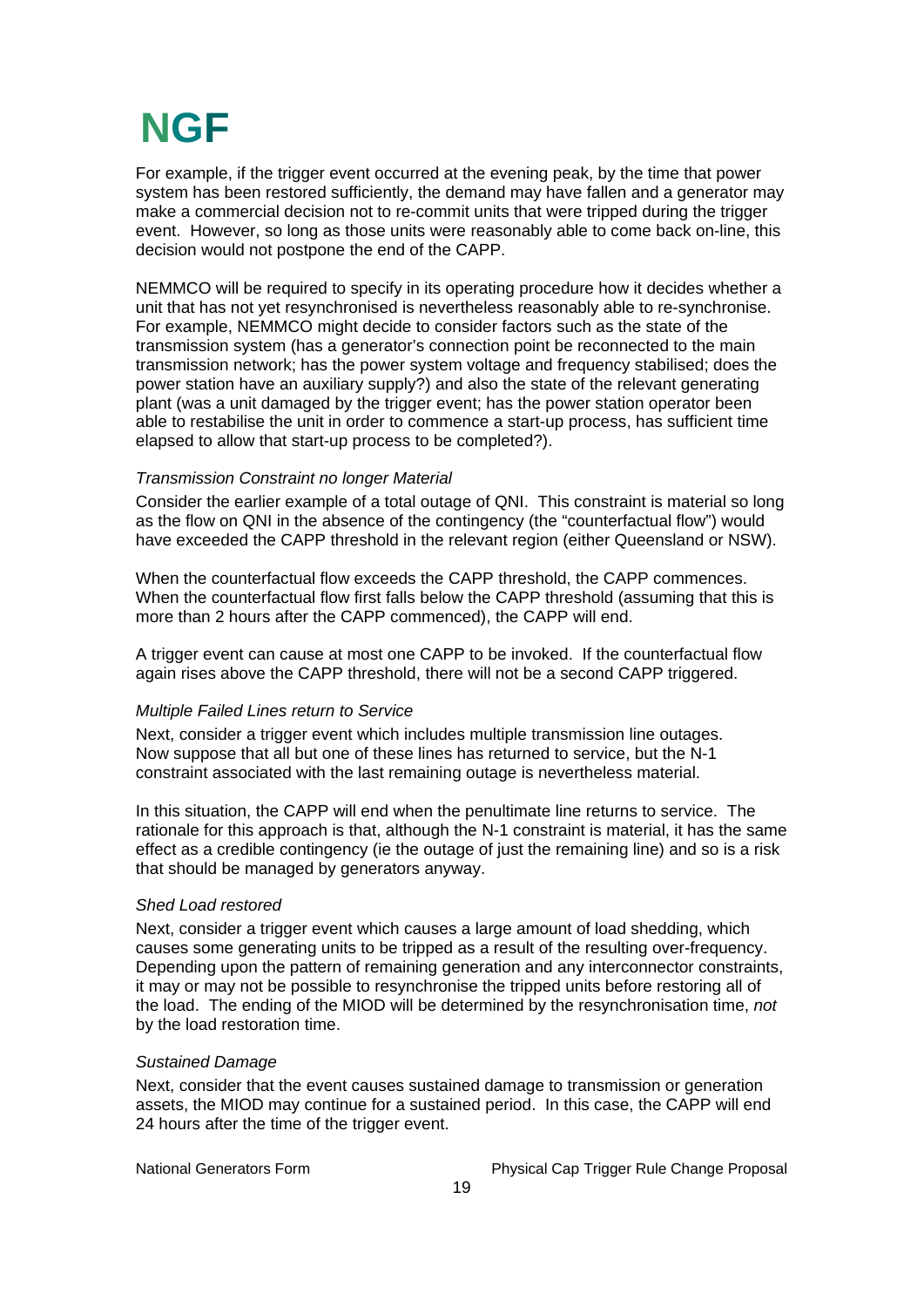

#### *APP Invoked*

The market disruption caused by the trigger event may lead to sustained high (uncapped) prices, which may in turn trigger an  $APP^{23}$ . If an APP and CAPP operate concurrently, prices will be capped at the administered price cap as normal.

A CAPP will commence shortly after the event and continue for no more than 24 hours. An APP will only commence, if at all, some hours or even days after the event<sup>24</sup> and will then continue for at least the remainder of the trading day and possibly for longer. Therefore, if there is sustained, major disruption where both the CAPP and APP are triggered on the same day, then the CAPP will operate first, then the CAPP and APP together and then just the APP, until the disruption ends.

#### *3.8. NEMMCO Obligations*

Obligations are placed on NEMMCO to:

- determine whether and when a trigger event has occurred;
- to determine whether and when a CAPP should be invoked;
- to determine when an invoked CAPP should end

The draft rules establish only high-level principles for determining these matters. NEMMCO, therefore, is also obliged to develop an operating procedure describing how it will interpret and apply these principles.

The existing Rules do not allow spot prices to be retrospectively changed<sup>25</sup> and the proposed Rule will not change this principle. Therefore, the commencement of a CAPP must be determined in real-time; a CAPP can commence only once NEMMCO has determined that it should commence and, similarly, can end only once NEMMCO has determined it should end. For this reason, it is important that NEMMCO makes determinations quickly. It is anticipated that this should mean that the CAPP commences no more than 30 minutes after the initiation of a qualifying trigger event<sup>26</sup>.

It may be difficult for NEMMCO to determine quickly the initiating factor for a potential trigger event. NEMMCO would only need to do this for the rare situation of a multiple unit trip at a power station that is not preceded or followed by transmission or generation failures outside the power station. It is acknowledged that in this rare situation, it may take slightly longer for NEMMCO to determine whether it was a trigger event.

  $^{23}$  Note that the CPT trigger will be based on the uncapped prices, so a CAPP will not affect the triggering of an APP<br><sup>24</sup> For example, it may take up to 7 1/2 hours of VoLL prices before the CPT is reached

<sup>&</sup>lt;sup>25</sup> except under certain specified circumstances: eg when there were manifestly incorrect inputs to the dispatch calculation<br><sup>26</sup> Fus

Except where the trigger event has only a delayed impact on dispatch. .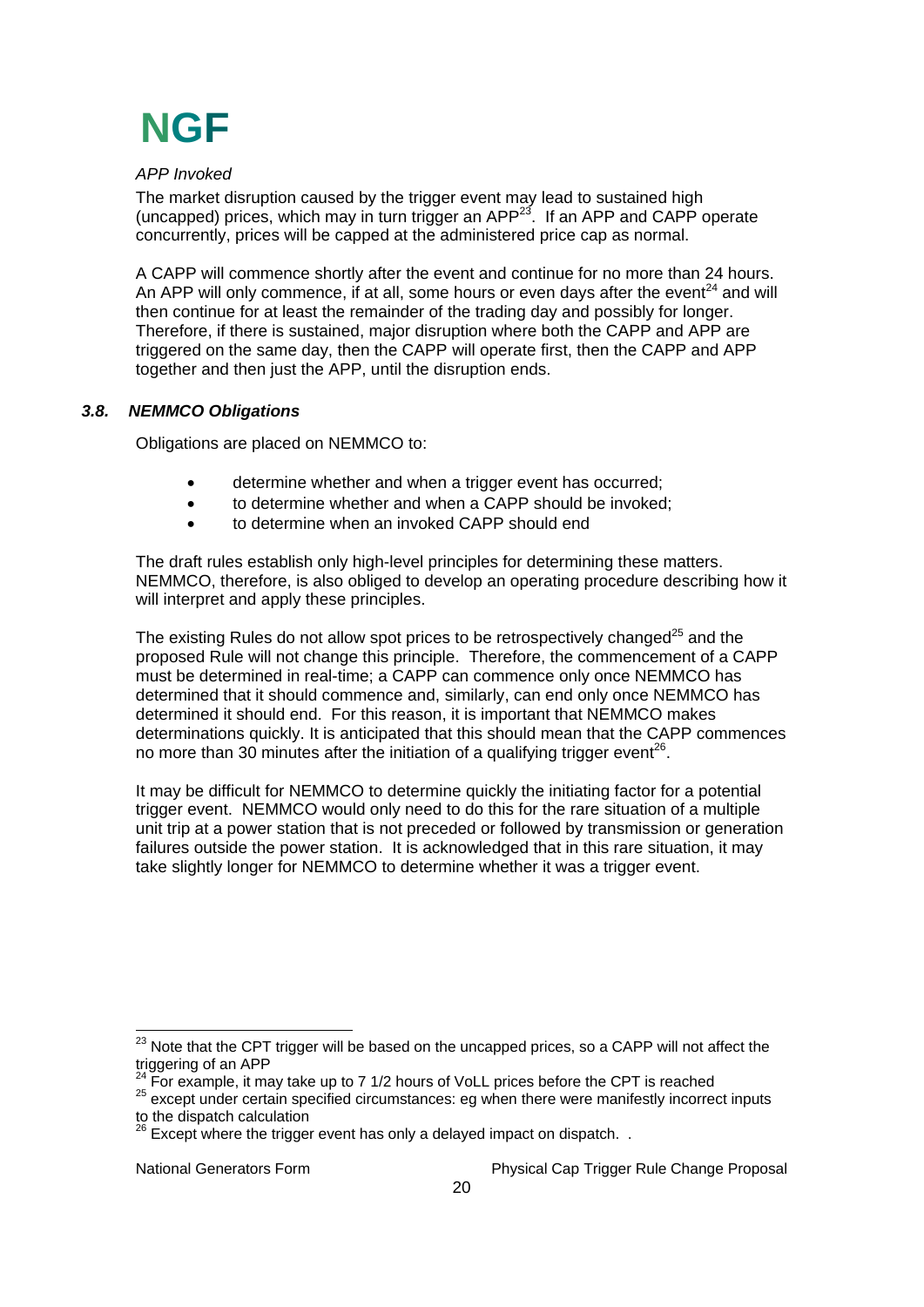When it has determined that a trigger event has occurred and caused a MIOD, NEMMCO will announce this to the market<sup>27</sup> and the CAPP shall commence in the next dispatch interval<sup>28</sup>. Similarly, the CAPP will end in the dispatch interval following NEMMCO's determination that the ending criteria have been met.

When a trigger event has occurred, there are three types of events that NEMMCO must identify and monitor in order to determine start and end times for any associated CAPP:

- generating units tripped by the contingency and their return or potential return – to service;
- transmission outages caused by the contingency and their endings;
- post-contingency transmission constraints and their materiality

Table 3 below shows how these three event categories relate to CAPP commencement and ending.

| <b>Event category</b>       | criterion for CAPP<br>commencement               | criterion for CAPP ending                          |
|-----------------------------|--------------------------------------------------|----------------------------------------------------|
| tripped units               | aggregate capacity exceeds<br>the CAPP threshold | aggregate capacity less<br>than the CAPP threshold |
| transmission outages        | not relevant                                     | only a single outage<br>remaining                  |
| transmission<br>constraints | one or more material<br>constraints              | no remaining material<br>constraints               |

Table 3: Events monitored by NEMMCO

The proposed Rule envisages that NEMMCO will maintain a list of these three categories of events and "cross events off the list" as assets return to service or transmission constraints are revoked.

 $\overline{a}$ 

 $27$  NEMMCO will also be required to announce when it has determined that a possible trigger event was, in fact, *not* a trigger event<br><sup>28</sup> note that, while an APP commences and ends at the start of a *trading* interval, the CAPP

commences and ends at the start of a *dispatch* interval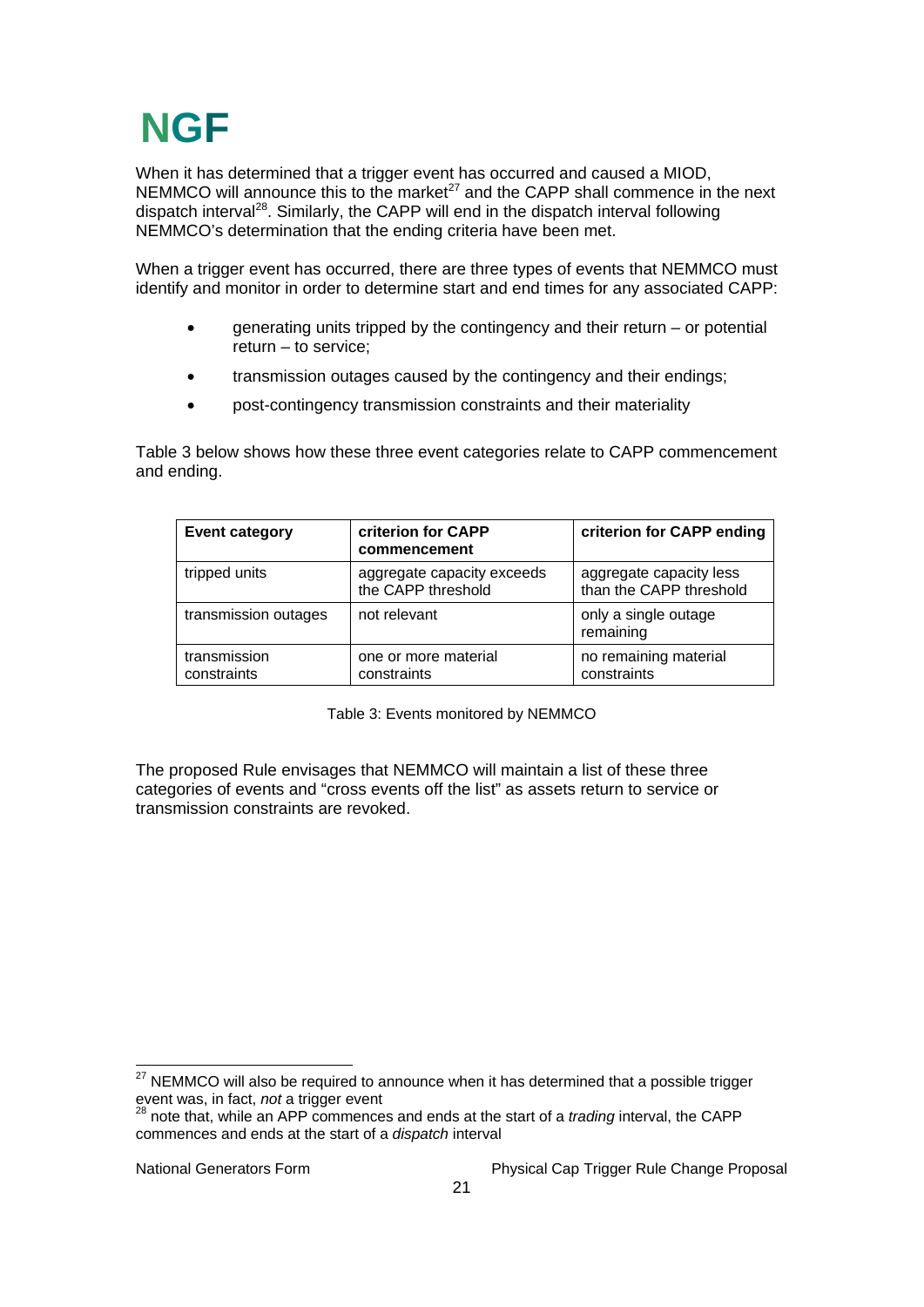### *3.9. Consequential Changes*

The proposed Rule for triggering and ending a CAPP and for capping prices during this period – as described above – is contained in a new clause: 3.14.2A. There are also a number of consequential changes to existing clauses. These are listed below:

- a new subclause 3.9.2(e)(5) is inserted, which requires NEMMCO to cap the dispatch price during a CAPP, analogous to the existing subclause 3.9.2(e)(4) for APP price capping.
- clause 3.14.2(c) is amended, to ensure that price capping or flooring during a CAPP does not affect the triggering of the CPT trigger for APPs.
- clause 3.14.6 is amended to allow scheduled generators, MNSPs and demand-side bidders to claim compensation following a CAPP in the same way as they can currently in relation to an APP.
- new defined terms are added into the Glossary for contingency administered price period, trigger event, material network constraint and CAPP threshold.

#### *3.10. Drafting the proposed Rule*

A draft set of changes to the Rules to implement the proposed Rule is provided in Attachment 1.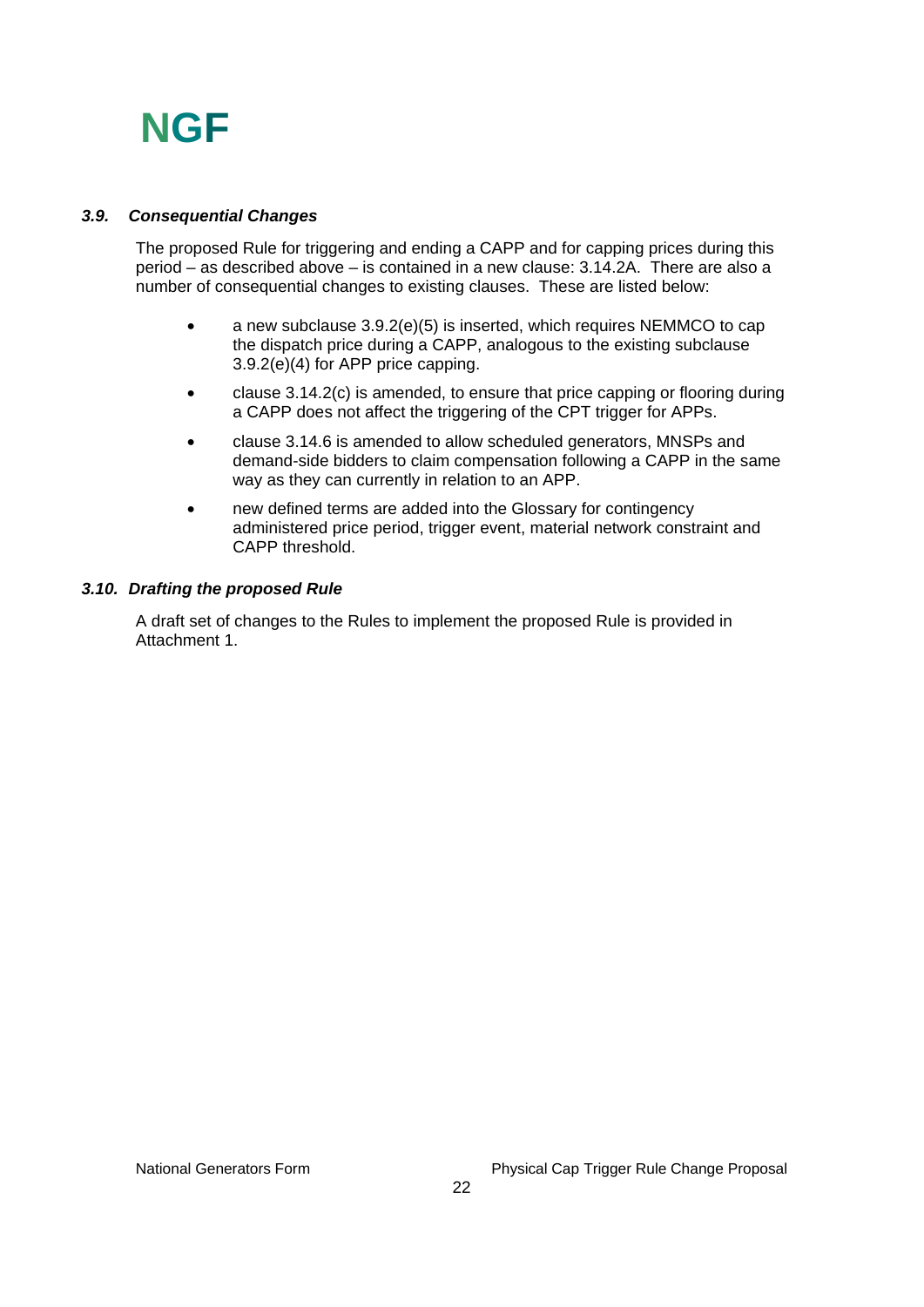### **4. How the proposed Rule would address the Issue**

### *4.1. Overview*

Section 2.1 described how there are two aspects to the issue:

- the adverse financial impact on generators that may follow incidents that cause serious power system disruption; and
- the need to define and identify such incidents, so that market intervention can be targeted at these and detriment associated with unnecessary market intervention can be minimised.

The next two sections explain how the proposed Rule will address these two aspects.

### *4.2. Mitigating the Financial Impact*

The proposed Rule mitigates the post-contingency financial impact on generators by capping spot prices for a period following a serious incident. The example in section 2.2 showed how the worst case impact on a 300MW generator was  $$3m/hour<sup>29</sup>$ 

Under the proposed Rule, spot prices would be capped: at \$300/MWh, say<sup>30</sup>. So, the worst case financial impact is now just  $300MW*$300/MWh = $90,000/hour<sup>31</sup>$ . The worstcase impact is reduced by a factor of over 30.

### *4.3. Triggering Market Intervention*

As discussed in section 2.3, market intervention is only justified following a power system disruption where risks would otherwise be both *substantial* and *unmanageable*. The proposed Rule identifies such incidents by applying three criteria, which must all be satisfied before market intervention occurs:

- 1. the incident must be genuinely unexpected and unusual;
- 2. the consequential power system disruption must physically affect generators (or other market participants) that did not cause it; and
- 3. there must be a likelihood of substantial financial impacts on generators (or other market participants) from the incident.

The sections below discuss:

- why these criteria are applied; and
- how these criteria are applied by the proposed Rule.

 $\overline{a}$  $^{29}$  Because the generator may have to "purchase" up to 300MW from the spot market at a price  $\mu$  to \$10,000/MWh.

this is the current level of the APC.

<sup>31</sup> once the CAPP commenced. There would be some intervening period, whilst NEMMCO identified and determined the Trigger Event and risks during this short period will not be managed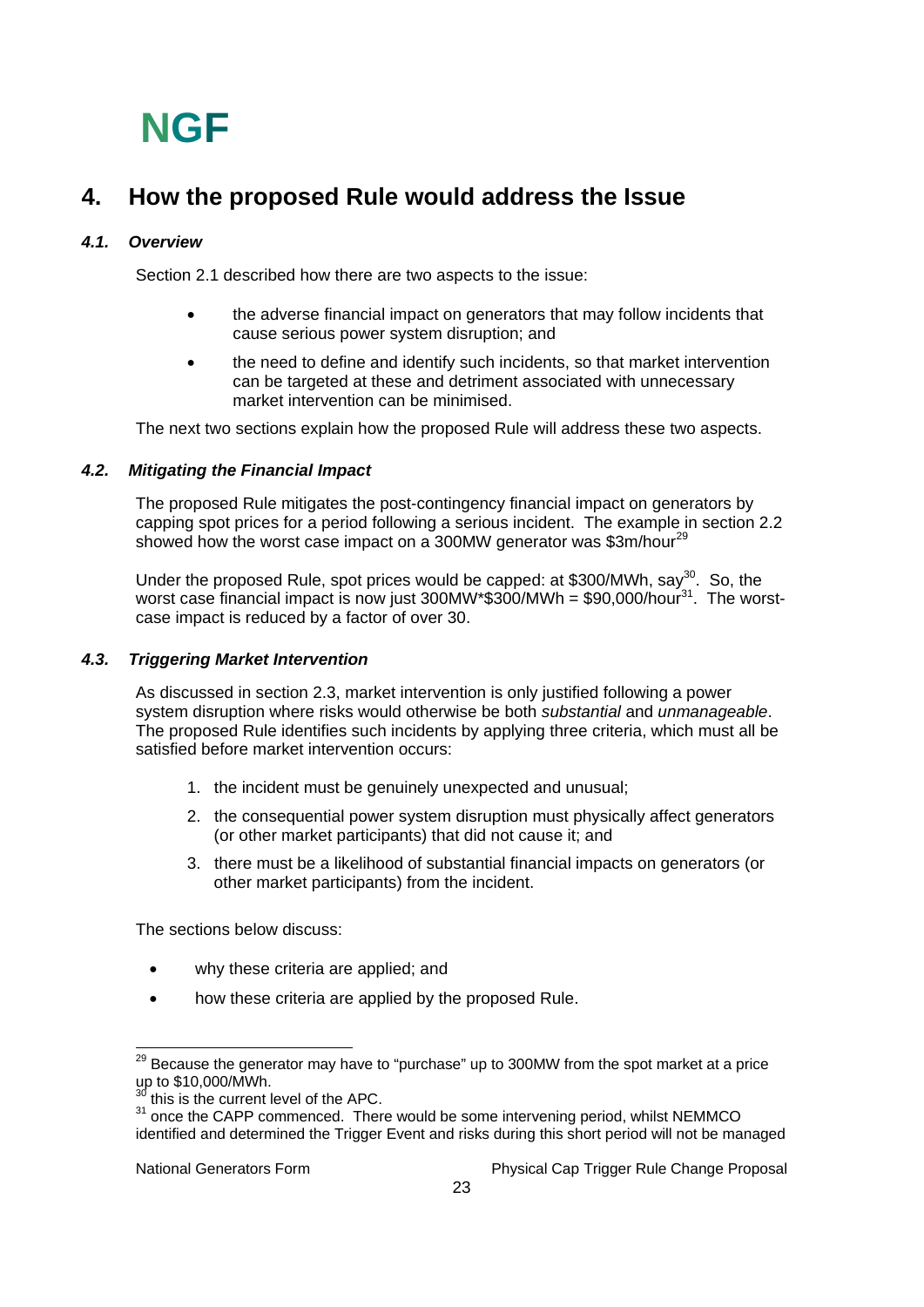#### *Criterion 1: Unexpected and Unusual*

Applying the first criterion ensures that market intervention is infrequent. The proposed Rule applies this criterion by requiring that either a NCCE or a sequence of related credible contingency events equivalent to a NCCE has occurred.

It can be seen from the historical record that such circumstances are unusual. The Reliability Panel's annual NEM Performance Review<sup>32</sup> enumerates the NCCEs and multiple contingencies occurring each year. According to these reports, there were a total of 47 such incidents in the four years to 2007: about one per month. Whilst such incidents would normally constitute trigger events, we would expect that the majority would not have had a material impact on dispatch (although we have not analysed this). Even where a CAPP is invoked, the price capping may not affect dispatch prices if these remain under the price cap.

The first criterion also ensures that the risks are genuinely *financially* unmanageable. NCCEs or multiple contingency events are likely to take the power system outside its technical envelope<sup>33</sup>, meaning that their consequences are extremely uncertain. Impacts may be widespread and affect parties remote from the initiating incident. This unpredictability makes it impossible to hedge the financial impacts of such incidents in the way that one can hedge the financial uncertainties of normal market operation $34$ .

#### *Criterion 2: Physically affects Third Parties*

Applying the second criterion ensures that the event physically impacts on parties (such as tripping of generating units and/or shedding of load) whose actions did not cause the problem<sup>35</sup>

The proposed Rule applies this criterion by excluding any incident:

- whose effects are contained within a single power station site; and
- which was caused by failure of generating plant at that site.

Such incidents can be seen to only affect the generator whose plant failure caused the incident. All incidents not so excluded would affect one or more parties who did *not* cause the incident.

<sup>&</sup>lt;sup>32</sup> Annual Electricity Market Performance Review: Reliability & Security, Reliability Panel 33 ie its normal zone of operation<br>34 in contrast, a single credible contingency event, such as a single unit failure, can be financially

managed – eg by selling only up to "N-1" – because the consequences of the event are limited and known in advance.

 $^5$  of course, this still means that one party – the causer – may be unreasonably protected from the consequences of its own actions. This "moral hazard" is discussed further in section 5.3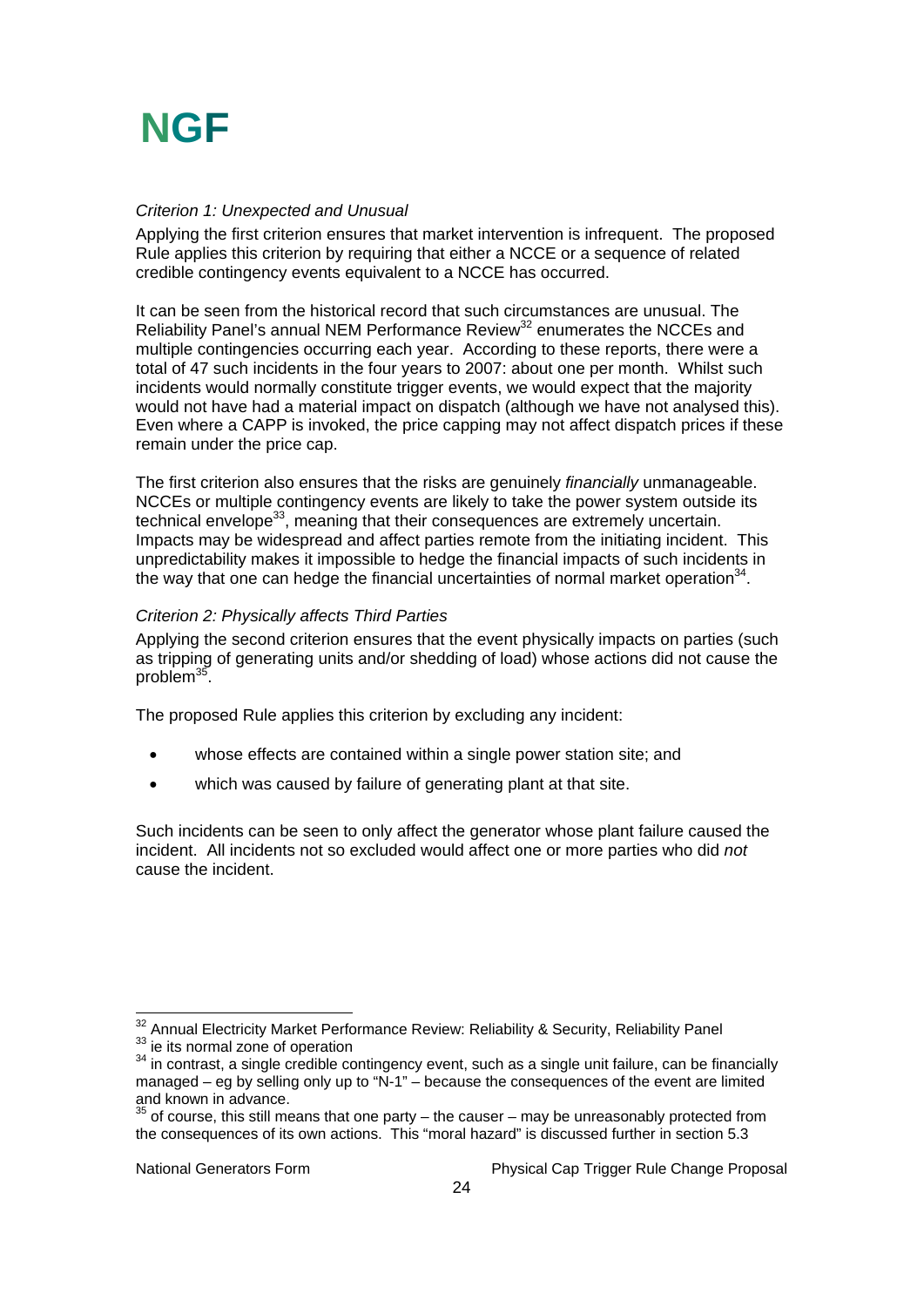#### *Criterion 3: Substantial Financial Impact*

Applying the third criterion ensures that market intervention only occurs where this is necessary to manage the financial impact of an incident; thus unnecessary market intervention is avoided.

The proposed Rule applies this criterion by requiring that the incident has a "material impact on dispatch" (MIOD): ie that generation output and/or interconnector flows following the incident are markedly different to what they would have been had the incident not occurred. Recall from the example in section 2.2 that the financial impact of an incident will be in proportion to both the dispatch impact and the post-contingency spot price, so the financial impact will only be substantial if both of these elements are significant.

Table 4 below considers the four possible combinations of high or low dispatch impact and high or low spot prices following a trigger event.

| <b>Scenario</b> | <b>Dispatch</b><br>Impact | <b>Price Level</b> | <b>Financial</b><br><b>Impact</b> | <b>CAPP</b><br>invoked? | <b>Prices</b><br>capped? |
|-----------------|---------------------------|--------------------|-----------------------------------|-------------------------|--------------------------|
|                 | Low                       | Low                | low                               | no                      | no                       |
| $\overline{2}$  | Low                       | High               | low                               | no                      | no                       |
| 3               | High                      | Low                | low                               | yes                     | no                       |
| 4               | High                      | High               | high                              | yes                     | yes                      |

Table 4: Impacts of the CAPP under Price and Dispatch Scenarios

Scenarios 1 and 2 do not have material impact on dispatch and so the CAPP is not invoked and market intervention does not occur. Whilst the CAPP is invoked in scenario 3, spot prices are low and so price capping has no effect. Only in scenario 4 is there market intervention in the form of adjustment to the spot prices.

Scenario 4 is also the only scenario where the financial impact is high. Therefore, by causing market intervention where, and only where, there is substantial financial impact, the proposed Rule applies the third criterion correctly.

### *4.4. Summary*

In summary, the proposed Rule addresses the issue by:

- intervening in the market to reduce risks following a power system disruption giving rise to financial impacts which are substantial and unmanageable; and
- defining and applying criteria to each power system disruption, so that intervention occurs where it is warranted and does not occur where it is unwarranted.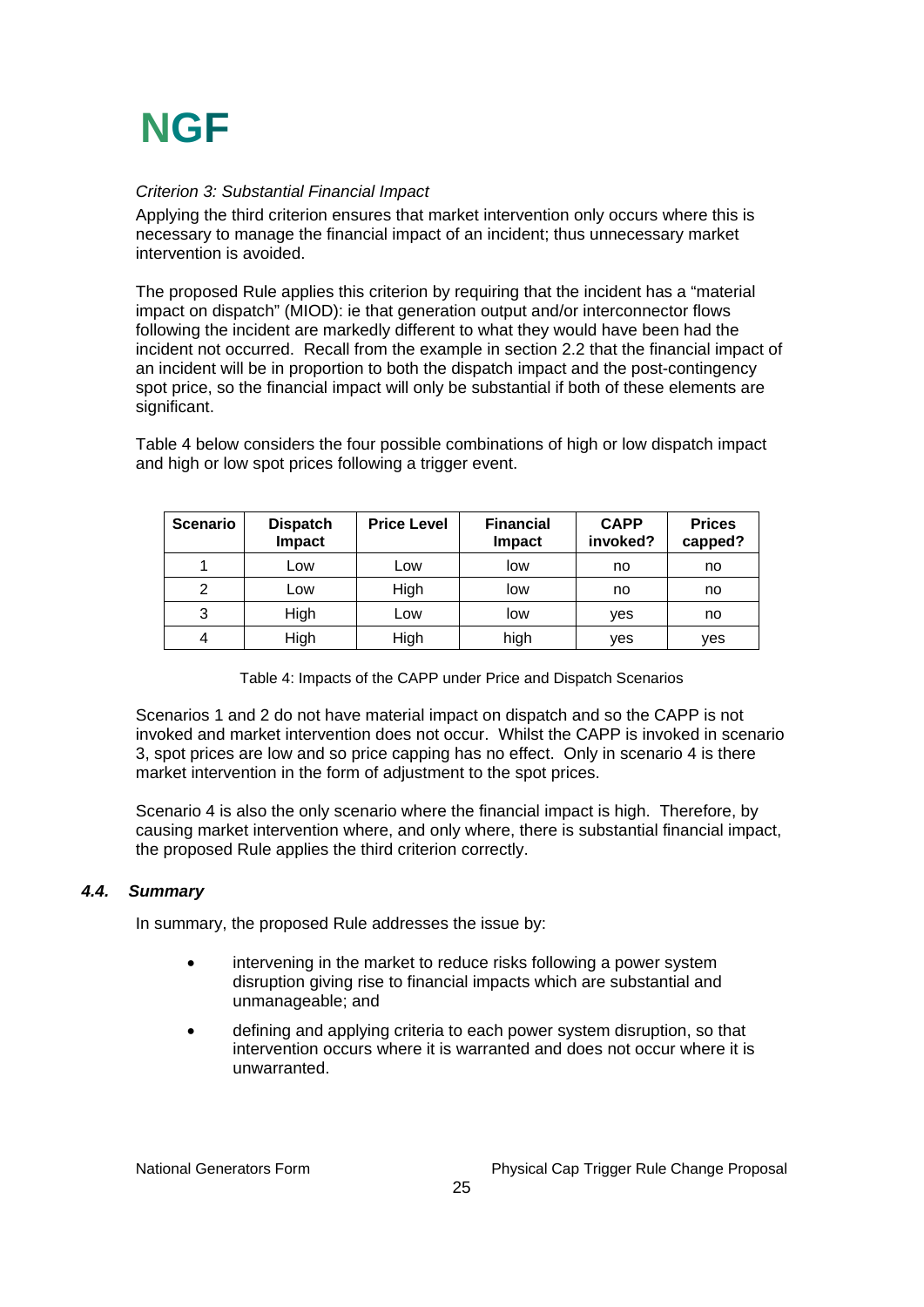### **5. How the Proposed Rule would contribute to the National Electricity Objective**

### *5.1. Overview*

To contribute to the National Electricity Objective (NEO), the proposed Rule must provide some net improvement to the economic efficiency of the NEM, to the long-term benefit of electricity consumers.

The net improvement will consist of three elements:

- the *improvement to efficiency* as a result of addressing or mitigating the issues discussed in section 2; minus
- *any efficiency detriment* arising from the capping of spot prices during a CAPP and so the removal or dilution of the efficient signals that they may provide; minus
- the *additional transaction costs* associated with identifying and operating CAPPs.

These three elements are discussed in turn below.

#### *5.2. Efficiency Improvements from addressing the Issue*

Efficiency improvements will occur in four areas:

- *the spot market*: as a result of a more "orderly" dispatch process in the aftermath of non-credible contingencies that cause power system disruptions;
- *the forward markets*: as a result of mitigating unmanageable financial risks on existing generators;
- *inter-regional trading*: as a result of a reducing risks arising from non-firmness of IRSR instruments; and
- *generation investment*: as a result of mitigating unmanageable financial risks for future generators.

These improvements are discussed below.

#### *The Spot Market*

Generators continuously manage their dispatch level against their forward sales through self-commitment and bidding decisions. This allows them to manage their spot price risks and also has the effect of linking and reinforcing competition in the forward and spot markets.

A generator's dispatch level will, amongst other things, be affected by the bidding behaviour of its competitors and so iterative bidding and rebidding between competitors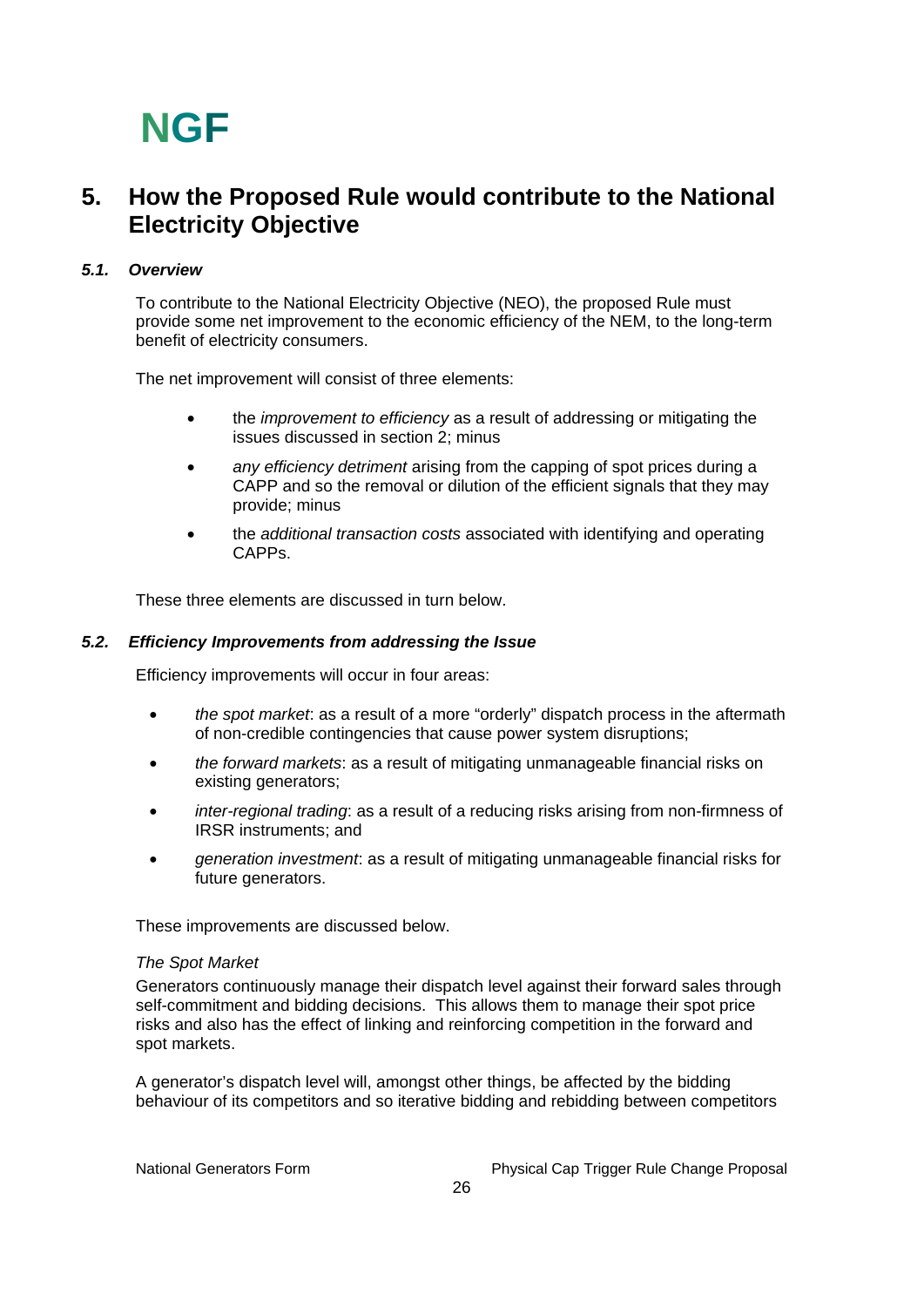is an intrinsic component of the spot market and a key to creating effective generator competition.

The effects of such rebidding competition are benign under normal market circumstances. However, in the aftermath of a major dispatch shock created by a NCCE, such activity may potentially create or exacerbate market instability as generators seek to rapidly manage their dispatch position in the context of competitors seeking to do the same thing.

This instability may have the effect of creating a "disorderly market", where rebidding simply cannot take place fast enough to respond to rapidly changing commercial and physical circumstances. This is a potential weakness in all spot markets having to respond in real-time to changing external factors. It is common for spot market arrangements to incorporate "circuit breakers", where pricing or trading is suspended or controlled during periods of rapid change.

In the NEM, this disorder will be manifested in volatile dispatch outcomes, and also possible volatile responses of non-dispatched generation and load. The volatility will make harder NEMMCO's urgent task of restoring the power system. For example, units which are already ramping up or down as a result of the market volatility may not have the additional flexibility needed to accommodate restoration of load blocks. Although NEMMCO has the intervention tools – such as directions – to control or overcome this dispatch volatility – invoking such tools further complicates its activity.

Thus, a disorderly spot market in the aftermath of a serious incident could delay power system restoration. This may mean higher levels of unserved energy as load restoration is delayed, or higher generation costs where lower cost generation remains constrained off for longer. It could even cause the disruption to become more widespread.

Because the market disorder stems from generators attempting to manage their financial risks, the proposed market intervention to mitigate these risks directly should avoid or at least moderate this disorder. This will have the beneficial effect of hastening system restoration and so improving the reliability and efficiency of electricity supply.

#### *Forward Markets*

As we have seen, power system disruptions have the potential for causing a major adverse financial impact on generators that cannot be managed. Although relatively rare, the size of such impacts will significantly increase the risk profile of generators, and require them to hold higher levels of "risk capital": ie capital that is liquid or can be liquidated at short-notice in order to ensure continued solvency following such incidents. Higher risks and higher levels of risk capital materially increase funding costs for generators. These costs, therefore, could be materially reduced if the proposed Rule was adopted.

However, the potential benefits are not confined to generators. Because the current risks on generators depend upon their level of forward sales $36$ , generators have the opportunity to at least partially manage such risks either by increasing their contract offer prices in order to incorporate a risk premium or by reducing the volume offered to

 $36$  in the absence of such forward sales, the risks would instead pass to retailers, through the higher spot price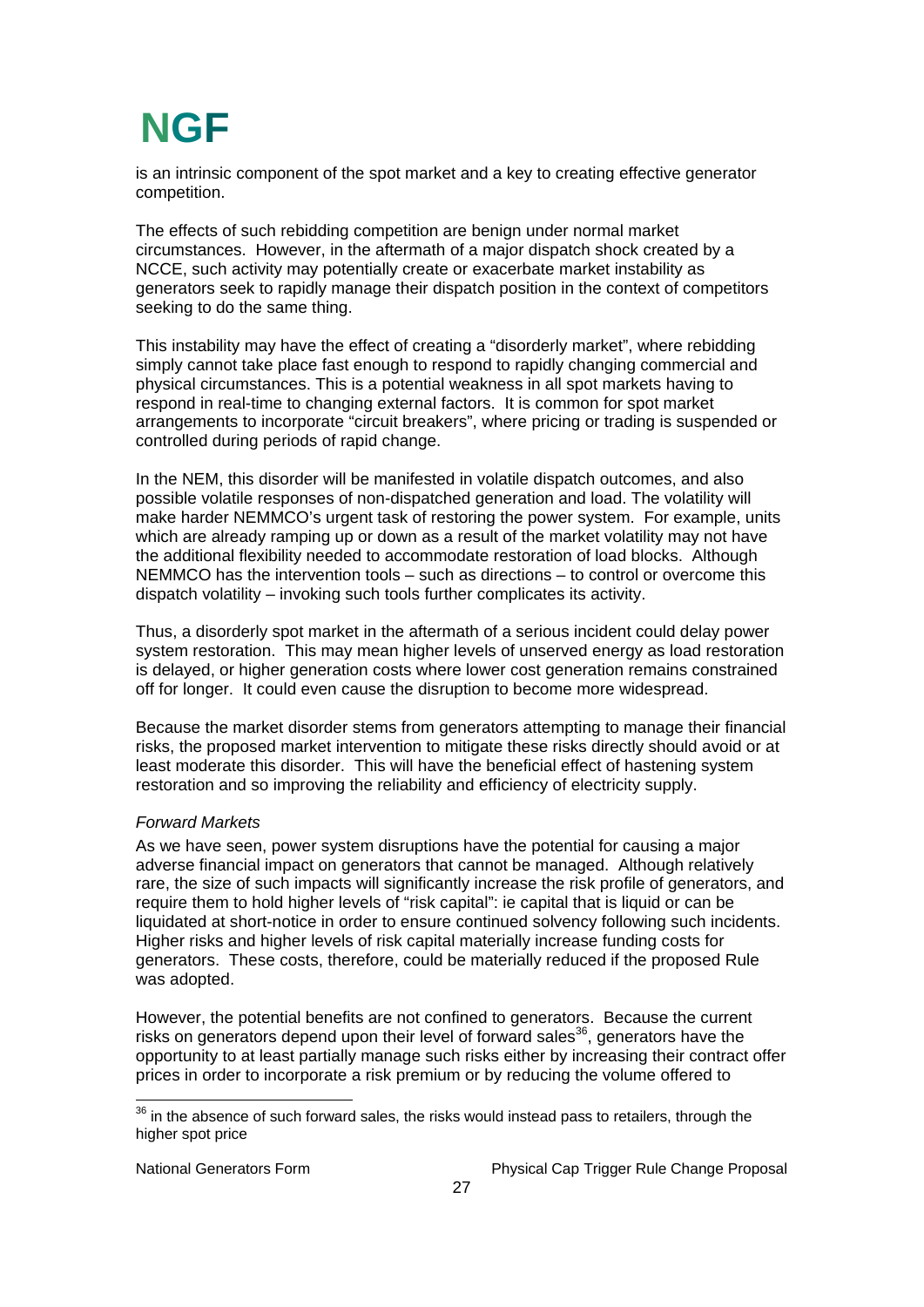provide a degree of safety margin. Thus, the risks and costs are likely to flow, at least in part, to retailers, who will in turn manage them by increasing retail prices.

The proposed Rule therefore, by providing an alternative mechanism for managing these risks, is likely to have the effect of materially reducing generation costs, wholesale prices and retail prices.

#### *Inter-regional Trading*

As discussed so far, the financial impact of serious incidents falls on the *seller* in the forward market. However, in relation to one important forward market contract – the inter-regional settlement residue (IRSR) contract sold in the Settlement Residue Auction – the financial impact falls on the *buyer*. Specifically, if the capacity of an interconnector is substantially reduced following a serious incident, the IRSR will be commensurately reduced.

The buyer of an IRSR contract may be a generator or a retailer and will typically have purchased the contract in order to hedge price exposure resulting from inter-regional trading<sup>37</sup>. Analogous to the generator impact discussed earlier, the IRSR holder will see a financial impact in proportion both to the amount by which interconnector capacity is reduced and to the inter-regional price spread following the incident.

Because they are generally highly utilised and poorly diversified, interconnectors are at high risk of failure following a serious incident. For example, multiple generating unit tripping in one region will lead to increased interconnector imports which can quickly exceed safe limits and lead to tripping and islanding. Or, to take another example, noncredible transmission outages on or close to an interconnector can create cascade tripping of other interconnector circuits as they become overloaded, again leading to islanding. Even where islanding does not occur, transmission outages are likely to create more severe constraints at interconnector "bottlenecks" than in highly-meshed parts of the network.

Just as generators can manage the risks by reducing their participation in the forward market, IRSR holders can manage risks by reducing their amount of inter-regional trading. As such, the risks to interconnector capacity from serious incidents create a major impediment to inter-regional trading. The proposed Rule, by substantially removing this impediment, will promote inter-regional trading which, in turn, will support a more competitive and efficient wholesale market.

#### *Generation Investment*

Any potential investor in new generating capacity will assess the future profits and risks arising from the electricity spot and forward markets. In considering risks, they will focus on those risks that cannot easily be managed and which may create the largest commercial impact, even if the likelihood of occurrence is relatively low. The incidentrelated risks described above are therefore likely to feature strongly in their considerations.

 $\overline{a}$ 

 $37$  for a generator, this may involve selling forward contracts in a region other than where its generation is located; for a retailer, this may involve buying forward contracts in a region other than where its customers are located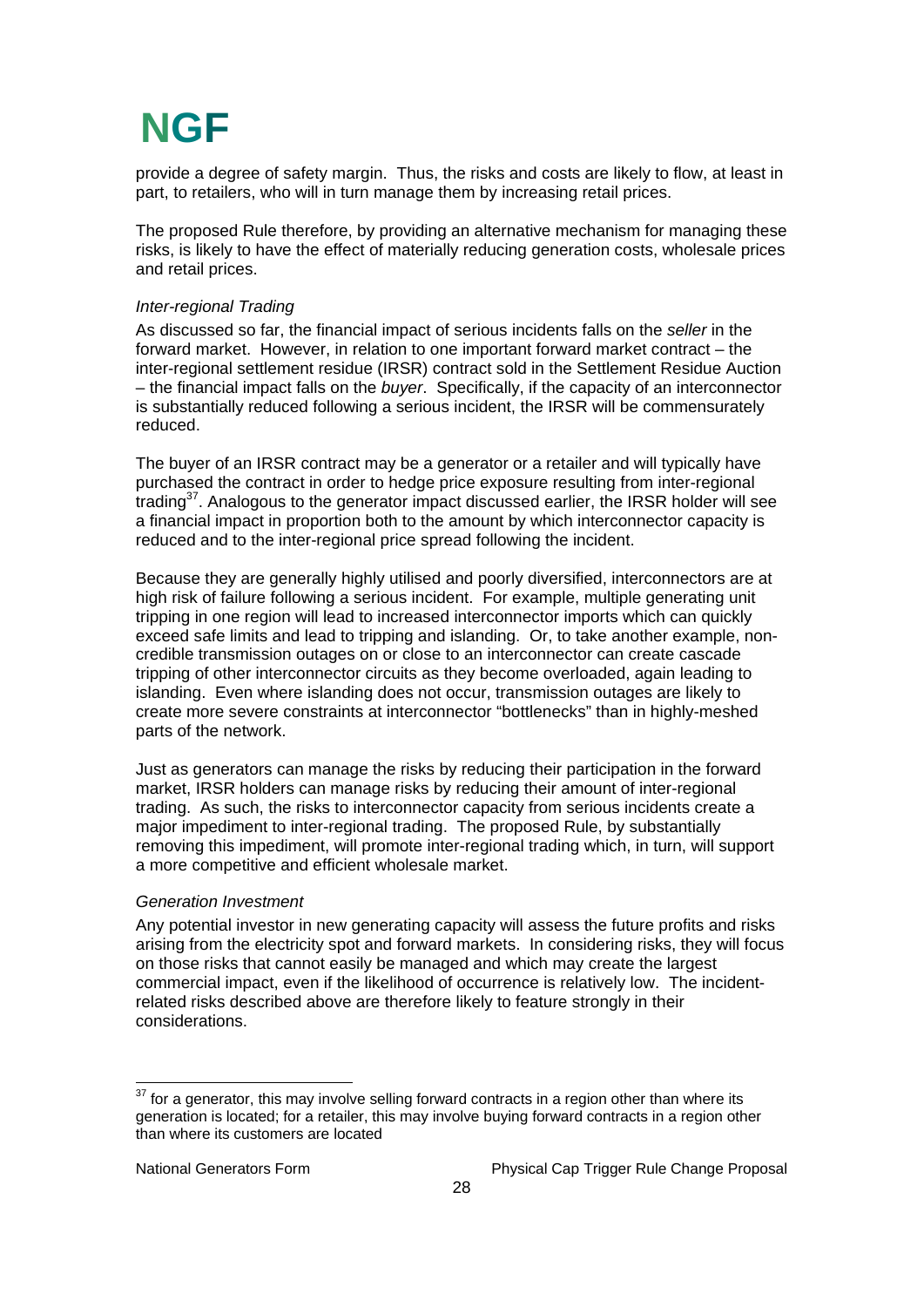These risks, therefore, create a significant impediment to investment in new generation capacity. The proposed Rule, by removing this impediment, will improve investment efficiency, increase the level of investment and, other things being equal, lead to lower wholesale and retail electricity prices.

### *Summary*

In summary, other things being equal, the effects of the proposed Rule will be:

- wholesale and retail prices will be lower;
- power system restoration will be faster and more secure and so power system reliability will be increased and unserved energy reduced; and
- a significant barrier to investment in new generation capacity will be removed, leading to greater generation competition and capacity and so lower wholesale and retail prices.

### *5.3. Potential Detriments*

There are three areas of potential detriment arising from the proposal:

- the financial mitigation provided to generators whose units are tripped in the aftermath of a serious incident may weaken the incentives on generators to ensure that units are appropriately robust to power system disturbances: ie it may create *moral hazard*;
- capping of prices during CAPPs may weaken the incentive to *efficiently invest* in new generation capacity; and
- capping of prices during CAPPs may weaken the incentive to provide *availability* and participate in dispatch in the NCCE aftermath.

The proposed Rule has incorporated a number of design elements with the intent of minimizing the likely impact of these potential detriments. Specifically:

- serious incidents will only trigger market intervention if they satisfy the three criteria discussed in section 4.3;
- the CAPP shall not be prolonged beyond the period necessary for the power system to be restored; and
- the incentives for dispatched generation and load to participate in dispatch that are established under the existing APP Rules will also apply during a CAPP.

The three areas of potential detriment are discussed in turn below.

#### *Moral Hazard*

The first potential detriment is that the protection provided to generators by the CAPP might weaken the incentives on generators to maintain high reliability of their generating assets. If this were to affect generator investment or operating decisions, it could lead to more frequent incidents and so a lower reliability of electricity supply.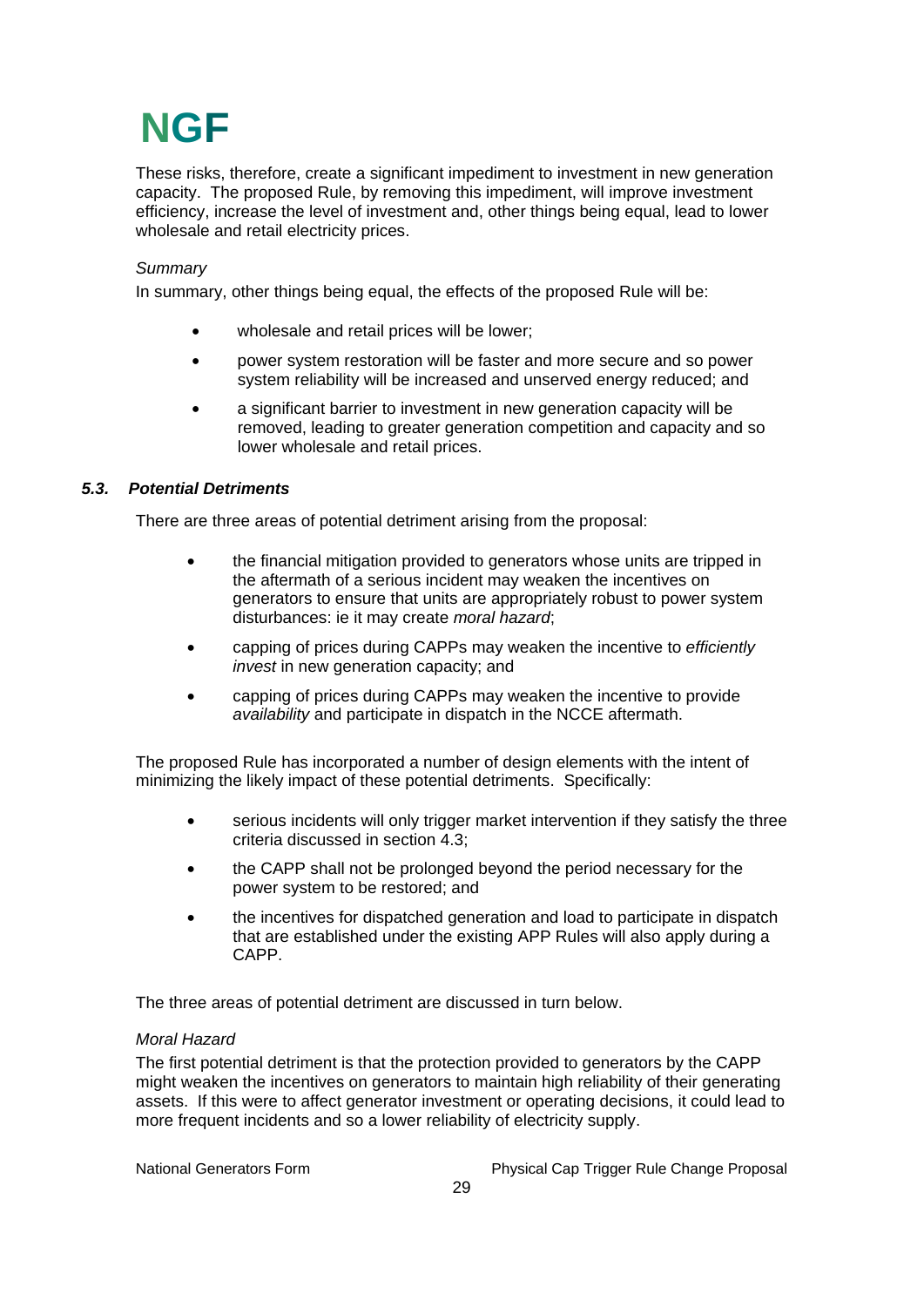

However, several factors will limit the extent of this potential detriment:

- serious incidents are often caused by transmission failures, and TNSPs do not currently face the market consequences of such failures and so are unaffected by the proposed Rule.
- generators have, and will continue to have, obligations and incentives to comply with the technical standards set out in the Rules:
- generators have, and will continue to have, strong commercial incentives to take precautions to prevent incidents which could damage their generating plant; and
- many incidents are not reasonably foreseeable and so no precautionary action could have been taken.

Furthermore, the proposed Rule has sought to limit moral hazard further by ensuring that market intervention is not triggered where the causer of the incident is the only party affected (see section 4.3).

#### *Dilutes Investment Incentives*

A second potential detriment is that capping prices may reduce incentives on generators or demand-side managers to invest in new capacity in regions where there is a *genuine38* supply shortfall. This may happen where spot prices are high *before* a serious incident and are then capped – in accordance with the proposed Rule – following the incident.

The materiality of this impact will depend upon how frequently a potential investor expects this scenario to occur. Market intervention will only occur when an incident satisfies the three criteria discussed in section 4.3 and this in itself will be quite rare. For intervention to occur when pre-incident spot prices happen to be high will be rarer still. On this basis, the detriment is unlikely to be material.

Now, this conclusion might appear to contradict the conclusion in section 5.2 that the proposed Rule will materially *benefit* generation investment efficiency. In fact there is no contradiction. The benefit discussed in that section arose from the reduction in *unmanageable risk*. The potential efficiency detriment discussed in this section would only arise from a reduction in *expected return* for a region with a genuine supply shortfall and it is concluded that this would not be material. In short, the impact on risk can materially affect efficiency, even when the impact on expected return does not.

#### *Dilutes Availability Incentives*

A related concern is that price capping reduces the incentives on generation and demand-side response to be available for dispatch following a serious incident, potentially extending the period of power system disruption or creating additional supply shortfalls and load shedding.

This concern is largely addressed by the provision of compensation to generation and demand that is dispatched below its offer price, in the same way as it is addressed

 $38$  ie not one triggered by the random aftermath of a serious incident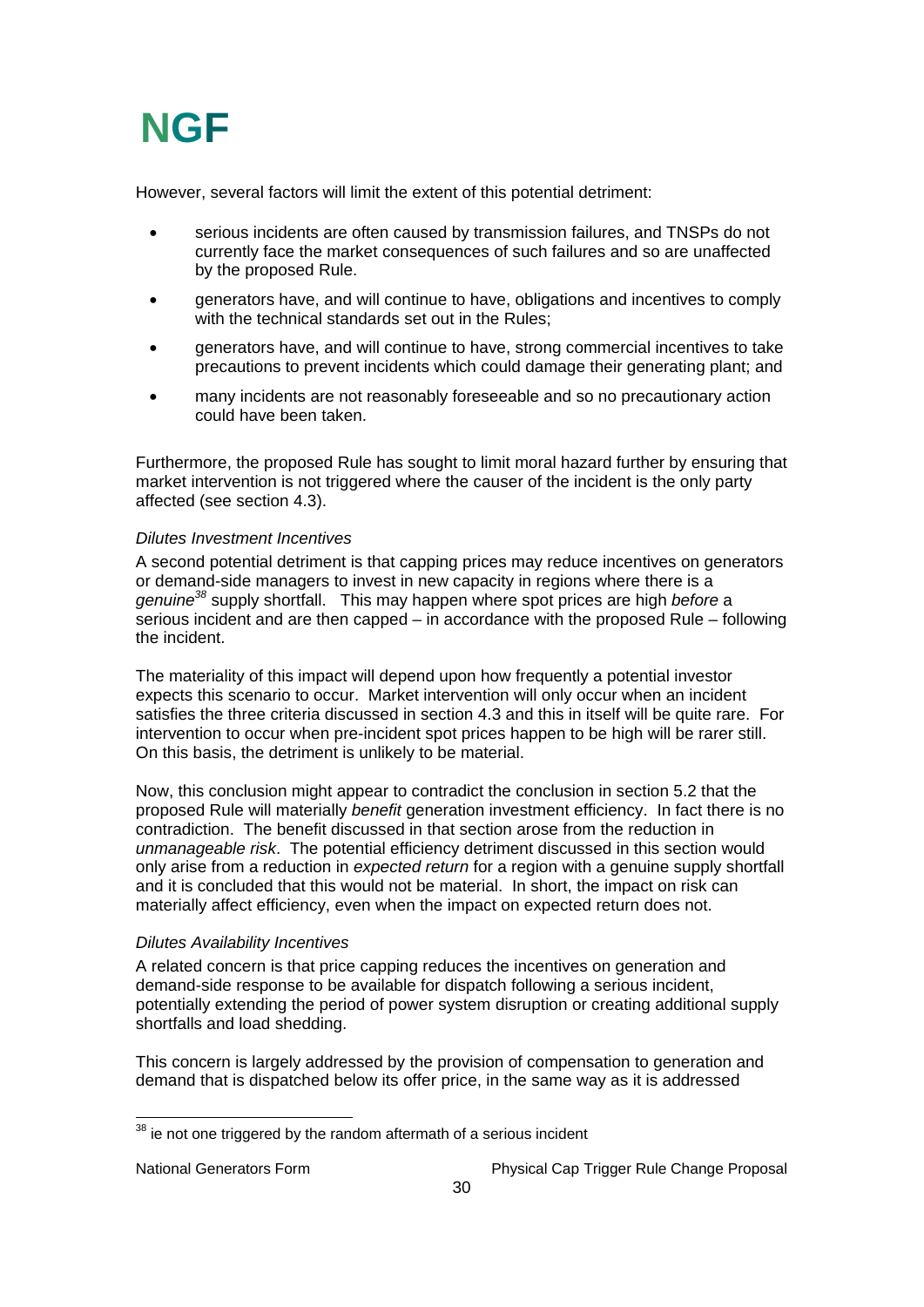currently for price capping during an APP. Furthermore, if necessary, NEMMCO can direct dispatchable generation and demand.

Non-dispatched generation and load cannot be directed and is not eligible for compensation. However, these parties would not be expected to respond quickly to sudden, unexpected price changes in any case, and so the price capping would probably not materially affect their behaviour.

There may be a related concern that a generator could aim to deliberately extend the CAPP because of its contractual position<sup>39</sup> or because it is costly to rapidly resynchronize its tripped units. The proposed Rule addresses this concern by ensuring that a generator cannot cause a CAPP to be prolonged:

- a generator choosing not to re-synchronise tripped units will not prolong a CAPP: the CAPP will end once the units are reasonably able to re-synchronise.
- a generator choosing to rebid to reduce its dispatch compared with pre-incident levels will not prolong a CAPP: changes to dispatch are only considered material if they are caused by the incident: for example by creating new transmission constraints.

Indeed, a generator that does not rapidly resynchronize its tripped units runs the risk of having a dispatch shortfall when the CAPP ends. Therefore, the incentive to restore availability as quickly as possible remains.

For these reasons, there is not expected to be a material impact on availability incentives.

#### *Summary*

In summary, the carefully targeted design of the CAPP Rules mean that any efficiency detriment arising from market intervention is unlikely to be material.

### *5.4. Transaction Costs*

#### *Overview*

The proposed Rule places additional obligations on NEMMCO and the AEMC<sup>40</sup> but not on any other parties. Therefore, any extra transaction costs are likely to fall on NEMMCO/AEMC.

The processes for capping prices and settling compensation claims under the proposed Rule are be identical to the existing APP processes in order to minimize additional transaction costs.

  $^{39}$  eg because it its contract sales exceed its dispatch and so it would benefit from lower prices<br><sup>40</sup> in relation to compensation determination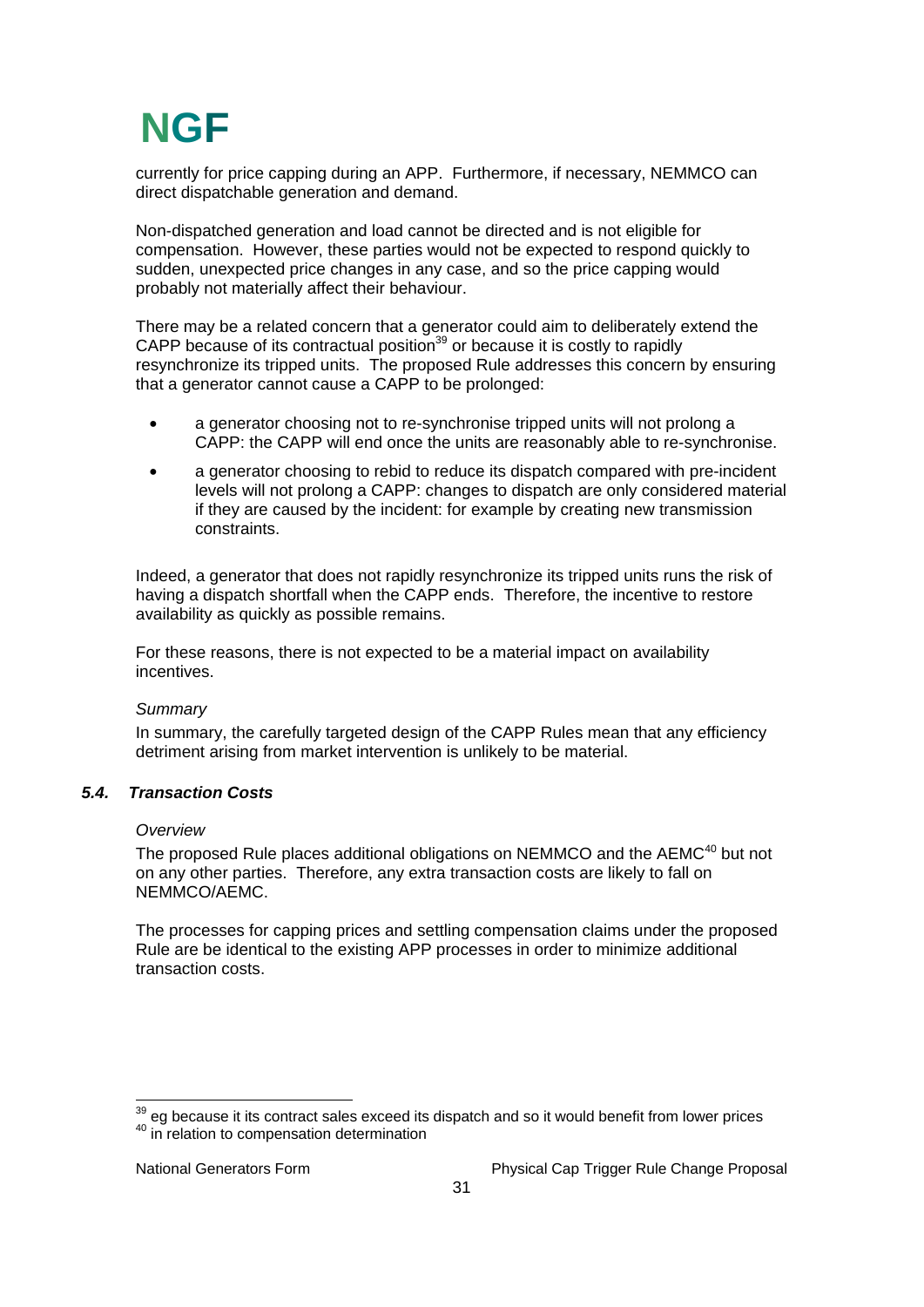Transaction costs can be categorized as follows:

- *establishment costs*: costs incurred once the proposed Rule is adopted;
- *post-incident operating costs*: costs incurred following an incident and during any CAPP; and
- *post-CAPP operating costs*: costs incurred following a CAPP.

These are considered in turn, below.

#### *Establishment Costs*

Given the existing APP arrangements, we would expect that NEMMCO already has systems for applying administered caps and floors to dispatch prices during a specified period. Therefore, we would not expect any major additional establishment costs from the introduction of the CAPP.

NEMMCO will be required to develop and consult on a new operating procedure to define and determine trigger events and the commencement and ending of CAPPs.

Arrangements for assessing, paying and then recovering compensation costs are assumed to be already established, since these are present in the existing APP arrangements.

In summary, establishment costs are likely to be modest.

#### *Post-NCCE operating costs*

Following a serious incident, NEMMCO must determine whether a CAPP should commence. Where it determines that it is, NEMMCO must declare the commencement of a CAPP and then, for each dispatch interval during the CAPP, must determine whether the CAPP should continue or should be ended. If a trigger event is declared but a CAPP is not invoked immediately, NEMMCO potentially has to monitor the materiality of any post-contingency transmission constraints until they are revoked, or for at most 22 hours after the trigger event.

These obligations could potentially impose additional resource costs on NEMMCO, and at a time that NEMMCO staff will already be very busy managing and then restoring the power system<sup>41</sup>. There is, then, the potential for some disruption to NEMMCO's operations.

It is for this reason that the proposed Rule has been drafted to give NEMMCO flexibility to design an effective and practical procedure for determining whether and when to commence and end a CAPP. We would expect that this would allow the MIOD assessment, at least, to be automated, which should reduce post-incident operating costs, although it would add somewhat to establishment costs.

 $\overline{a}$ 

 $41$  Although, for the most serious incidents, determining whether a CAPP should be invoked is likely to be straightforward. It is for the less serious, marginal incidents that the proper determination may be unclear.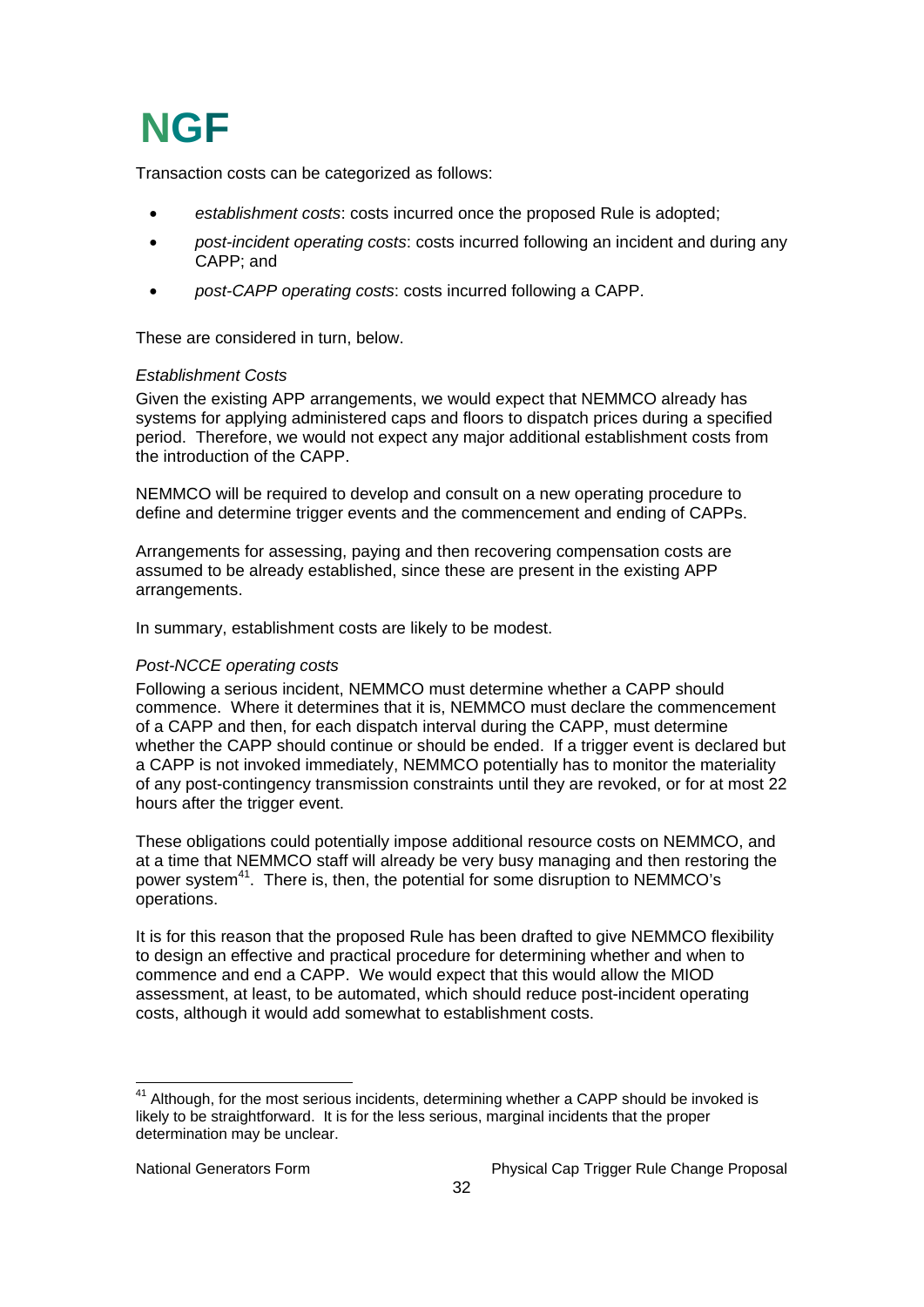As noted in the previous section, we would expect price capping during a CAPP to be automated, based on existing systems.

Therefore, whilst there may be additional costs on NEMMCO associated with the postincident period, the design of the proposed Rule allows these to be minimized.

#### *Post-CAPP Operating Costs*

Following the conclusion of the CAPP, affected NEM participants may submit claims for compensation and these claims must be assessed and decided upon by the AEMC, on the advice of an expert panel. This is an identical arrangement to the one provided for under the current APP Rules.

The costs associated with this are unclear. The arrangements are currently the subject of a Rule change request, which may simplify (or might complicate) the process. Unlike the post-incident operating costs, there is no urgency in undertaking these tasks and so they are unlikely to tie up scarce resources. Furthermore, it is anticipated that CAPPs will be quite uncommon. For these reasons, these transaction costs are unlikely to be material.

#### *Summary*

We acknowledge that there will be some additional transaction costs associated with this proposed Rule, but expect these to be modest. Since NCCEs and trigger events only occur infrequently, the additional ongoing transaction costs will be small.

#### *5.5. Overall Summary*

In summary, the proposed Rule is expected to:

- provide significant market benefits from enhanced generation competition, more efficient generation investment, improved reliability, and lower wholesale and retail electricity prices;
- not materially impact the efficiency of spot prices in signaling generation investment and availability;
- create only a modest increase in transaction costs

Therefore, the proposed Rule is considered to contribute to the achievement of the National Electricity Objective.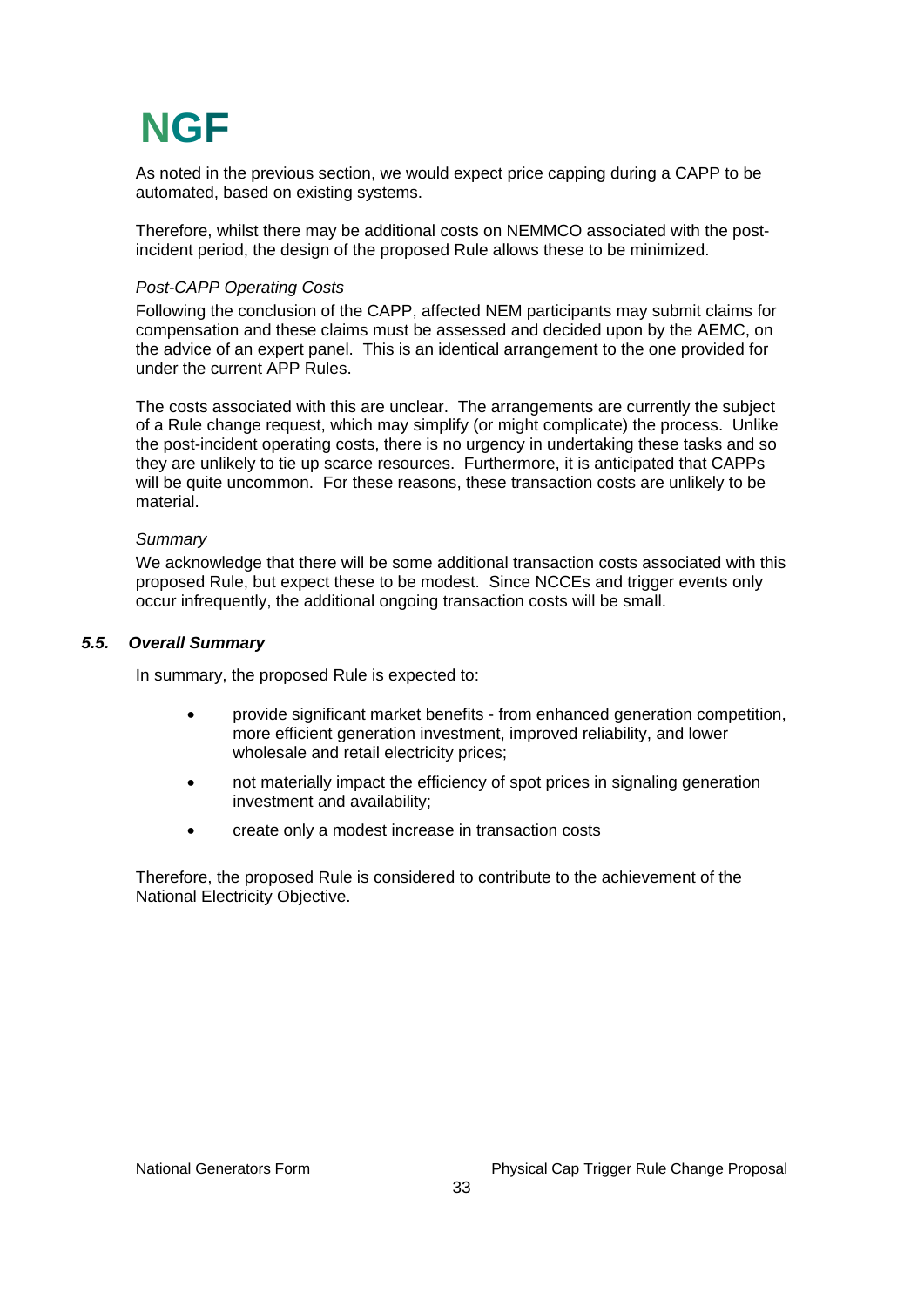## **6. Expected Costs and Benefits of the Change**

### *6.1. Overview*

The AEMC quidelines for a Rule change proposal $42$  require that:

"A Rule change proposal should identify who is likely to be affected by the proposed change and explain how and why that person or groups of persons is likely to be affected by the change"

For the purposes of describing the costs and benefits of the change, we divide stakeholders into the following classes:

- **generators**
- **retailers**
- customers
- NEMMCO

The stakeholder impacts are complex as they occur on a number of different timescales:

- dispatch (ie real-time)
- spot and contract market settlement (ie weekly billing cycle)
- contracting (eg one to 3 year ahead)
- investment (eg over 3 years out)

These timescales are discussed in turn below.

### *6.2. Dispatch Timescale*

Section 5.2, discussed how the proposed Rule could ensure a more orderly spot market following a system incident. To the extent that this allows a faster restoration of load, this will have major benefits for consumers.

A more orderly market will reduce transactions costs for NEMMCO and generators. However, as CAPPs are expected to be rare, the overall benefits here will be small.

As noted in section 5.4, the need to determine the timing of CAPP commencement and end will add somewhat to NEMMCO costs.

### *6.3. Settlement Timescale*

In this timescale, we will distinguish between incidents where load is shed and those where no load is shed. Clearly, there is only an impact where a CAPP is invoked and price capping occurs.

 $42$  Guidelines for proponents: Preparing a Rule change proposal, AEMC, January 2008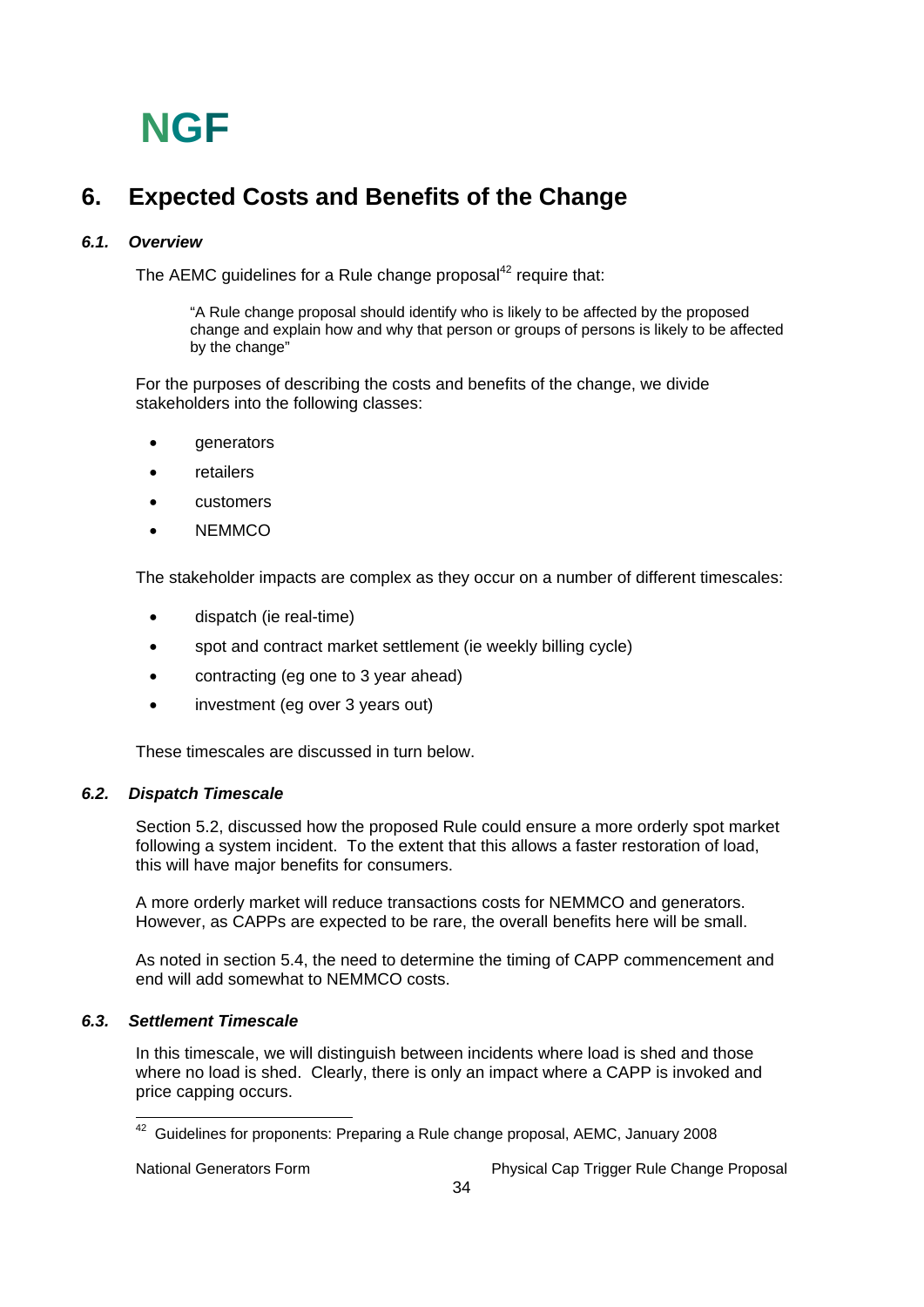Where there is no load shed, and assuming that retailers are hedged against spot prices, retailers will be unaffected by price capping. Since retailers are the ultimate source of all generation revenue and they are unaffected, total revenue to generators must also be unaffected. Therefore, the impact is a wealth transfer, from one group of generators to another group.

As discussed in section 2.2, the financial impact of serious incidents currently is in proportion both to the dispatch impact and to the level of post-incident prices. In regions where post-incident prices are high, generators whose dispatch is reduced ("dispatchedoff generators") as a result of the incident – because units have been tripped or transmission constraints limit their dispatch – will be adversely affected. Conversely, generators whose dispatch is increased ("dispatched-on generators") as a result of the incident – to replace the dispatch lost from other generators – may benefit from selling additional energy at the high price. In some cases, the higher post-incident prices may cause forward contracts to become active<sup>43</sup>. In this case, the benefit may not go to the dispatched-on generator, but to the retailer who holds such contracts and who receives additional difference payments as a result.

The proposed Rule, by capping prices, will substantially reduce the magnitude of the wealth transfers. Therefore, the impact of the proposed Rule will be beneficial for the dispatched-off generators and detrimental to the dispatched-on generators or to the retailers which hold cap contracts.

Since most generating companies own several power stations, it is possible that they may be dispatched-off at one site and dispatched-on at another, offsetting the overall impact. Furthermore, a power station which is dispatched-on in one incident may be dispatched-off in a later incident, so again the impacts may be offsetting. In the light of this, it is impossible to predict in advance who will gain and who will lose from the proposed Rule. However, the reduction in the *risk* associated with these uncertain wealth transfers benefits all generators.

Where there is load shedding, the corresponding retailer spot market payments will be reduced whilst difference payments from forward contracts remain unchanged or even increase. Therefore, retailers may currently benefit financially from a serious incident: Correspondingly, there will be more dispatched-off generation and/or less dispatched-on generation, so generators as a whole will see a net detriment. So there is now an overall wealth transfer from generators to retailers, as well as between dispatched-off and dispatched-on generators.

By capping prices, the proposed Rule will reduce the size of the wealth transfer. Therefore, the proposed Rule may be detrimental to retailers and beneficial to generators as a whole, when there is load shedding.

As discussed in section 5.2, the loss of interconnector capacity in a serious incident will adversely affect holders of IRSR contracts who are using such contracts to hedge price risks arising from inter-regional trading. IRSR holders may be generators or retailers. The financial impact will be in proportion to the reduction in interconnector capacity and the inter-regional price difference.

 $43$  ie by bringing cap contracts "into-the-money"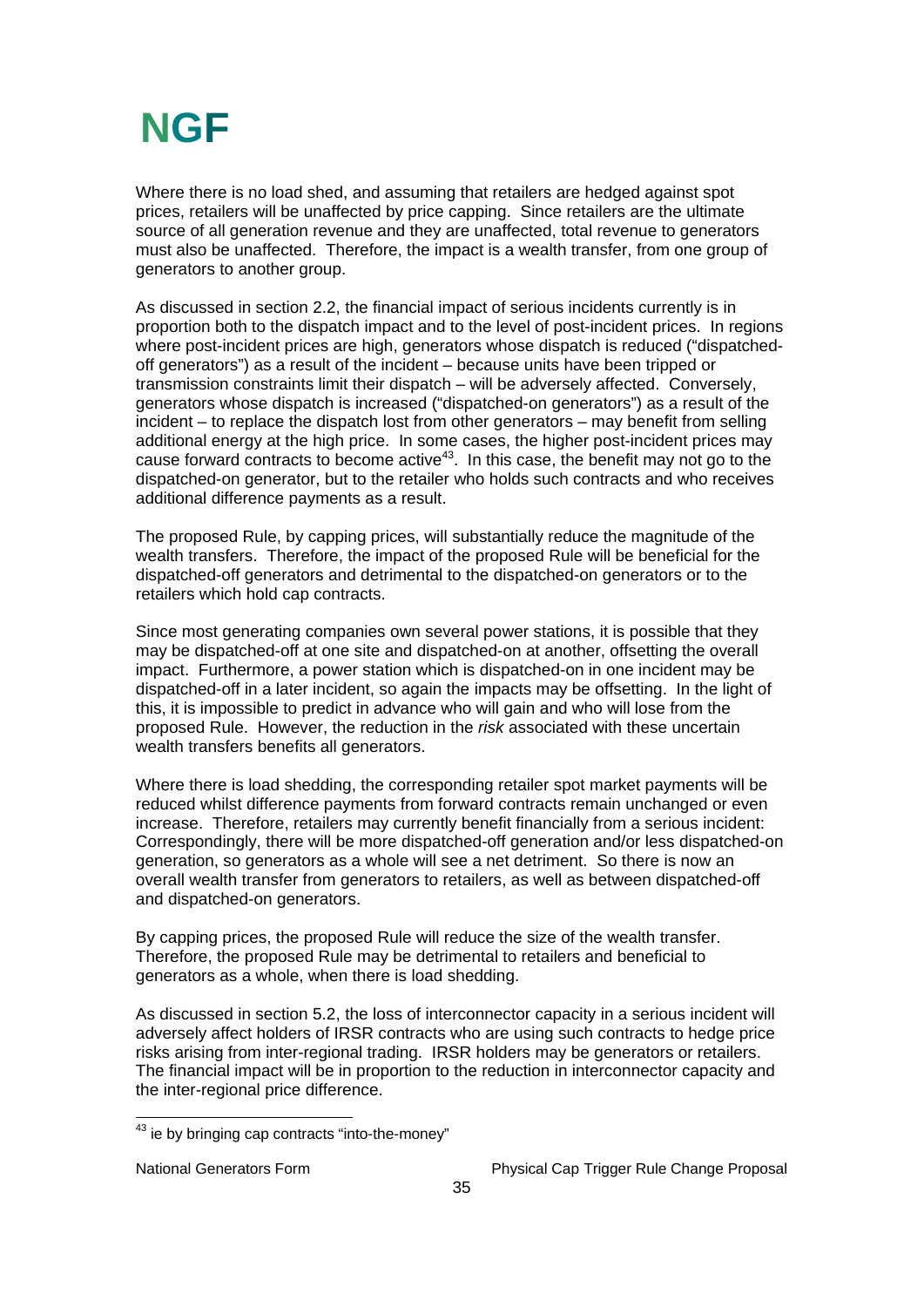

The proposed Rule may cause prices in the importing region to be capped, so reducing the inter-regional price difference and reducing the financial impact on the IRSR holder. Therefore, the proposed Rule will generally benefit an IRSR holder, whether retailer or generator.

The above discussion has assumed high post-incident prices which are capped under the proposed Rule. The proposed Rule also provides that very low (negative) postincident prices may be "floored". Low prices might occur, for example, where islanding following the loss of an interconnector creates a generation surplus in the previouslyexporting island. Since the price flooring has the effect of raising spot prices, the effects described above are generally reversed: ie dispatched-off generators may now lose out, dispatched-on generators may benefit and so on. The exception is IRSR holders, since the price flooring will again have the effect of reducing the inter-regional price difference and so will again benefit the IRSR holder.

#### *6.4. Contracting Timescale*

As discussed in section 5.2, generators are likely to respond to the reduction in risk resulting from the proposed Rule by increasing the amount, or reducing the price, of forward contracts offered to retailers. Thus, other things being equal, forward prices are likely to fall. In a competitive retail market, retailers are likely to respond by reducing retail prices. Therefore, some of the benefits to generation seen in settlement timescales are likely to flow through to end customers. The extent of this flow through will depend upon the competitiveness of the wholesale and retail markets.

#### *6.5. Investment Timescale*

Other things being equal, the reduction in investment risk (as discussed in section 5.2) resulting from the proposed Rule should benefit investors, since revenue will not materially change and risk-weighted cost of capital will be reduced.

However, in this case, other things are not equal. Reduced investment risk will also lead to an increase in investment. Thus, some of the benefit of the lower costs will be passed through to retailers as wholesale prices fall. This in turn will flow through to customers.

Therefore, in this timescale, there will be a sharing of benefit between generators, retailers and customers. The more competitive the generation and retail markets, the greater the proportion of the benefit passed through to customers.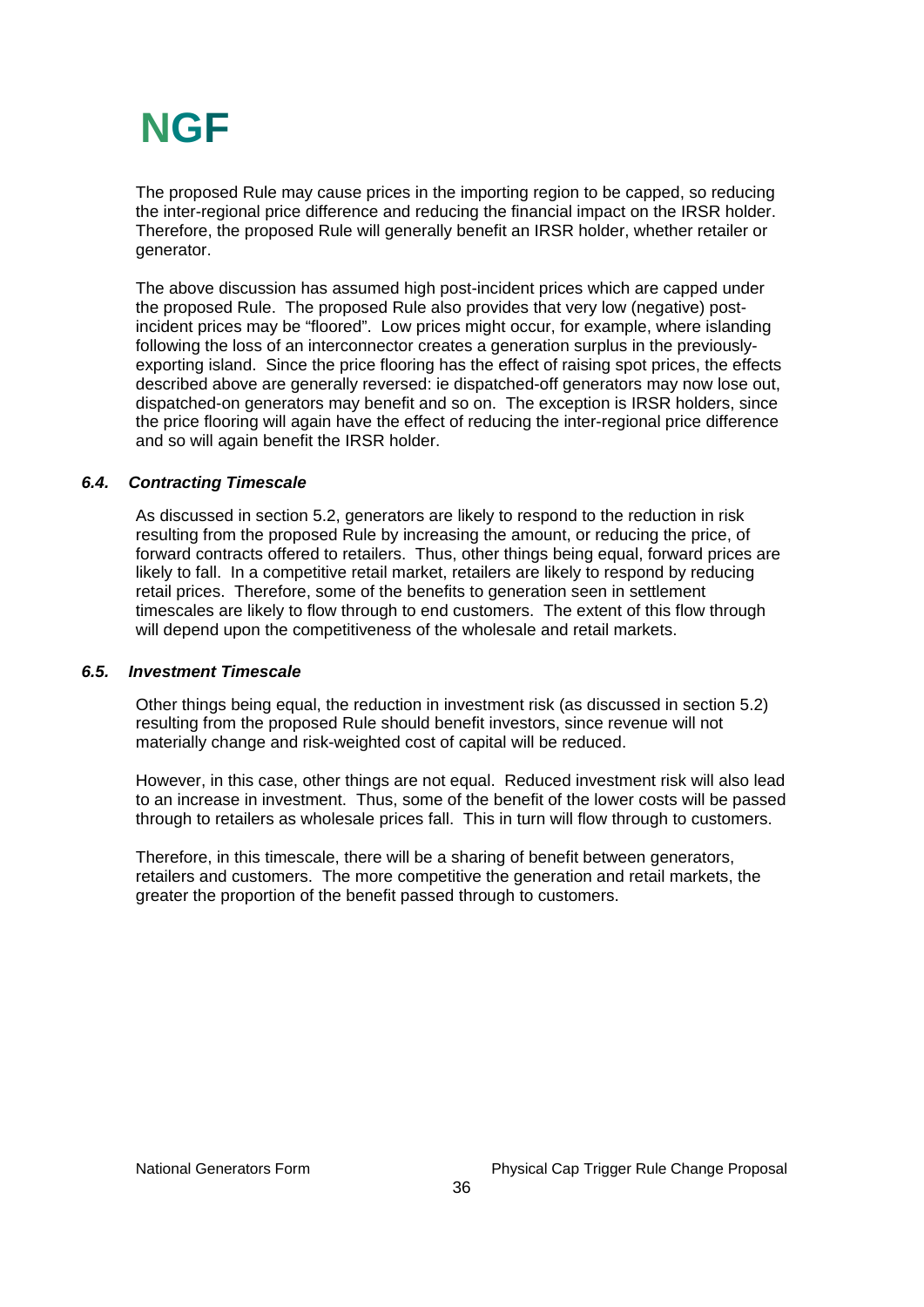

#### *6.6. Summary*

The costs and benefits associated with the proposed Rule will be most noticeable and quantifiable in the settlement timescale. It would be theoretically possible to review serious incidents in the historical record and quantify the costs and benefits to each generator and retailer from intervening to cap prices.

However, such analysis would miss the point that these costs and benefits are largely random – at least for generators – and a winner from one incident may be a loser from the next. It would be extremely difficult to predict who may win and lose from future incidents.

More importantly, there is a systematic effect of the proposed Rule in reducing the financial risks arising from serious incidents. Whilst in the short-term, the main beneficiaries of this will be generators, in the medium and longer term the benefits will be passed through to retailers and customers as forward market and investment responses cause wholesale and retail prices to fall. The extent to which benefits reach the customer will depend upon the competitiveness of the wholesale and retail markets.